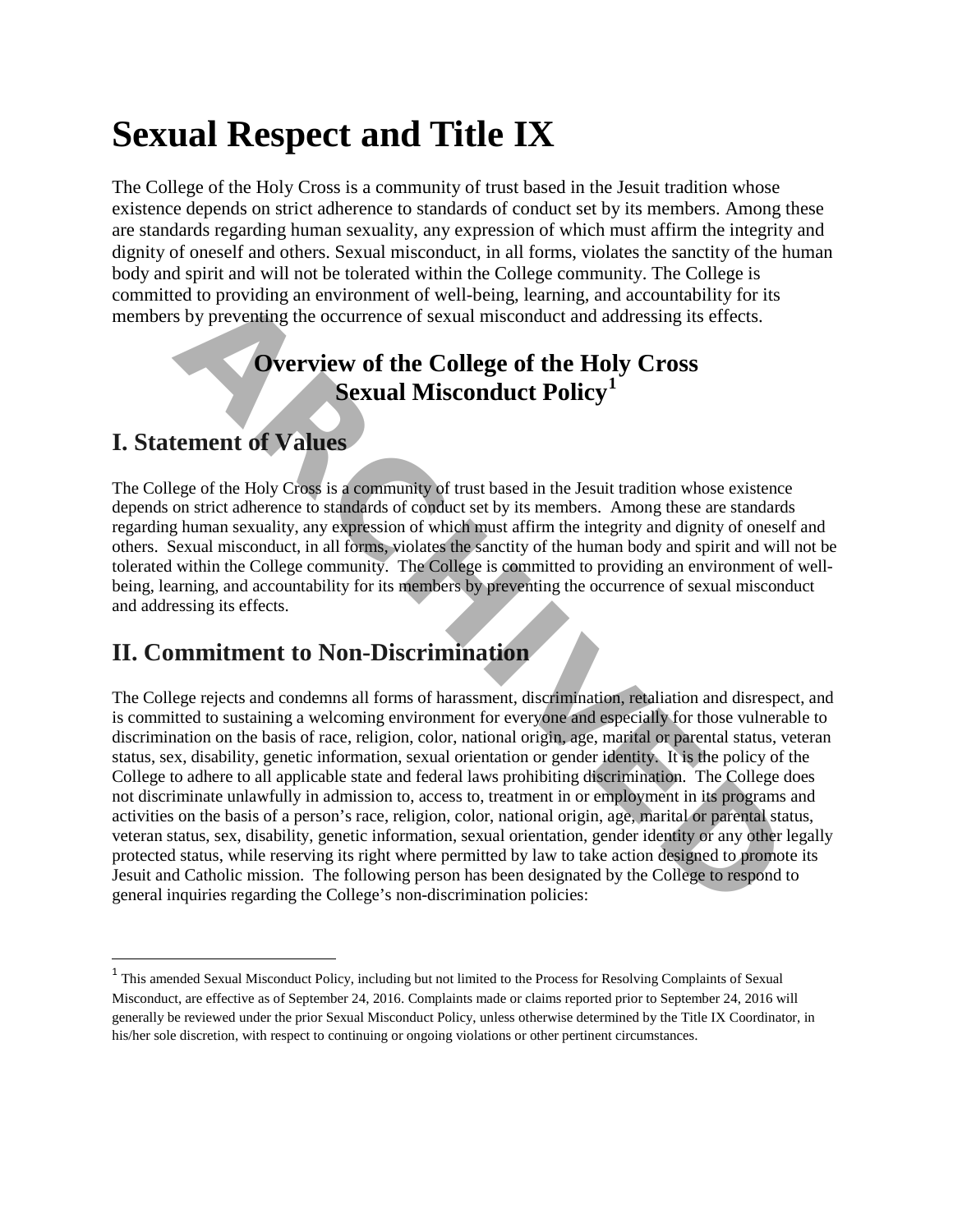David Achenbach, Director of Human Resources College of the Holy Cross 1 College Street O'Kane Hall, Room B72 Worcester, MA 01610 508-793-3320 [dachenba@holycross.edu](mailto:DAchenba@holycross.edu)

# **III. How the College Will Address Sexual Misconduct**

The College's commitment to non-discrimination includes an assurance that the College will not tolerate discrimination or harassment on the basis of sex, sexual orientation or gender identity, including, but not limited to sexual violence, dating or domestic violence, or stalking, or retaliation, in its community. The College follows through on that commitment, in part, through the implementation of a Sexual Misconduct Policy that defines prohibited conduct and the process by which the College will address such conduct in different circumstances. The College's Sexual Misconduct Policy is composed of several components:

- Definitions of Prohibited Conduct
- Process for Resolving Complaints of Sexual Misconduct

The Sexual Misconduct Policy applies to all College community members, and all members of the College community are responsible for being familiar with and abiding by the Sexual Misconduct Policy at all times.

The College will also provide additional relevant resources for the community on the Title IX website. While separate from the Policy, these additional resources are part of the College's ongoing efforts to ensure an environment free of discrimination on the basis of sex.

# **IV. Role of the Title IX Coordinator and the Title IX Team**

The Title IX Coordinator is charged with coordinating the College's program to comply with Title IX[.](http://www.holycross.edu/sexual-respect-and-title-ix/overview#Ft1) This includes leading the College's efforts to respond to reports of conduct that could trigger the Sexual Misconduct Policy. The Title IX Coordinator is also available to meet with any individual to provide information about the implementation of the Sexual Misconduct Policy (including the availability of interim measures, the investigation, and the resolution/sanction process), as well as discussing other resources within the College community and beyond. The Title IX Team, including the Title IX Coordinator, Deputy Title IX Coordinators, and/or other qualified members of the College community, will assist, as necessary, with these efforts. For the [C](http://www.holycross.edu/sexual-respect-and-title-ix/student-policy)ontege VI at Fracta Science in Fracta College will not take<br>the coge is comminent to non-discrimination includes an assumeme that the College will not<br>atation or harassment on the basis of sex, sexual orientation

#### **The College's Title IX Coordinator is:**

Elizabeth Canning Hogan Campus Center, Room 505 508-793-3040 [ecanning@holycross.edu](mailto:ecanning@holycross.edu)

Where the Title IX Coordinator is listed as the designated point of contact for any role in the Sexual Misconduct Policy, he or she may designate a Deputy Title IX Coordinator or other qualified member of the College community to assume the role at issue, as necessary and appropriate. Each of these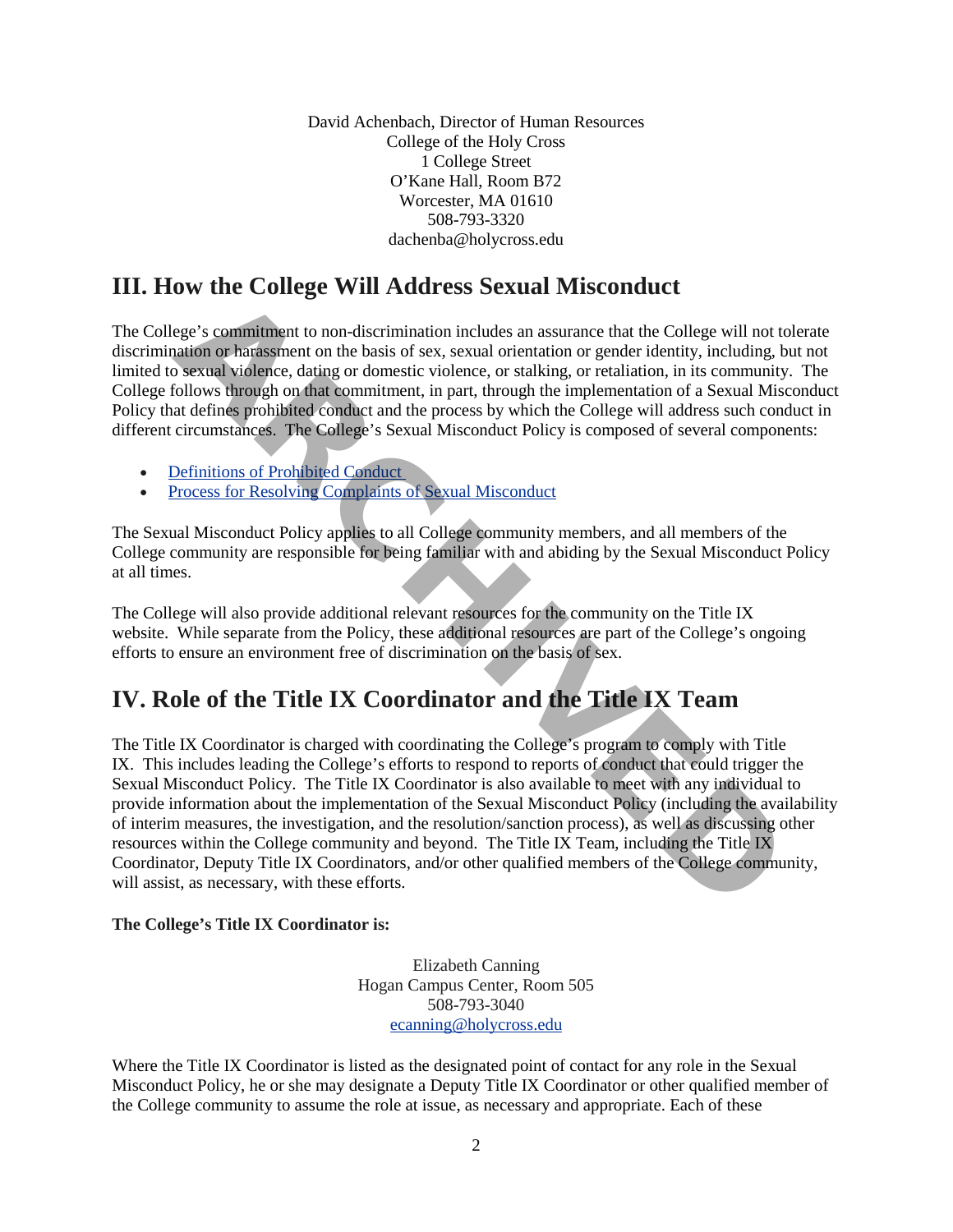individuals is available to receive a report from any member of the College community who believes the Sexual Misconduct Policy has been violated. The Deputy Title IX Coordinators can also assist others, including Responding Parties and witnesses in understanding the College's Sexual Misconduct Policy and procedures.

**The College's Deputy Title IX Coordinators are:**

Josep Alba-Salas Stein Hall, Room 414 508-793-2539 jalba@holycross.edu

Rame Hanna Hogan Campus Center, Room 122 508-793-3718 rhanna@holycross.edu

Alan Hurley Human Resources, O'Kane Room 72 508-793-2426 ahurley@holycross.edu 508-793-2539<br> **ARIONE [C](mailto:ahurley@holycross.edu)ONFINERED ENTERT ARRANGEMENT CONFINERED EXERCISE CONFINING THE MANUSTRY OF SURFACE CONFINERING SURFACE CONFINENCING SURFACE CONFINENCING SURFACE CONFINENCING SURFACE CONFINENCING SURFACE CONFINENCING** 

Paul Irish Hogan Campus Center, Room 109 508-793-2669 pirish@holycross.edu

Melisa Jaquez Hogan Campus Center, Room 203 508-793-3592 mjaquez@holycross.edu

> Ellen Keohane Smith Hall, Room 101 508-793-2477 ekeohane@holycross.edu

Theresa McBride O'Kane Hall, Room 363 508-793-2770 [tmcbride@holycross.edu](mailto:tmcbride@holycross.edu)

Michelle Rosa Hogan Campus Center, Room 109 508-793-2305 [mrosa@holycross.edu](mailto:mrosa@holycross.edu)

> Rose Shea Fieldhouse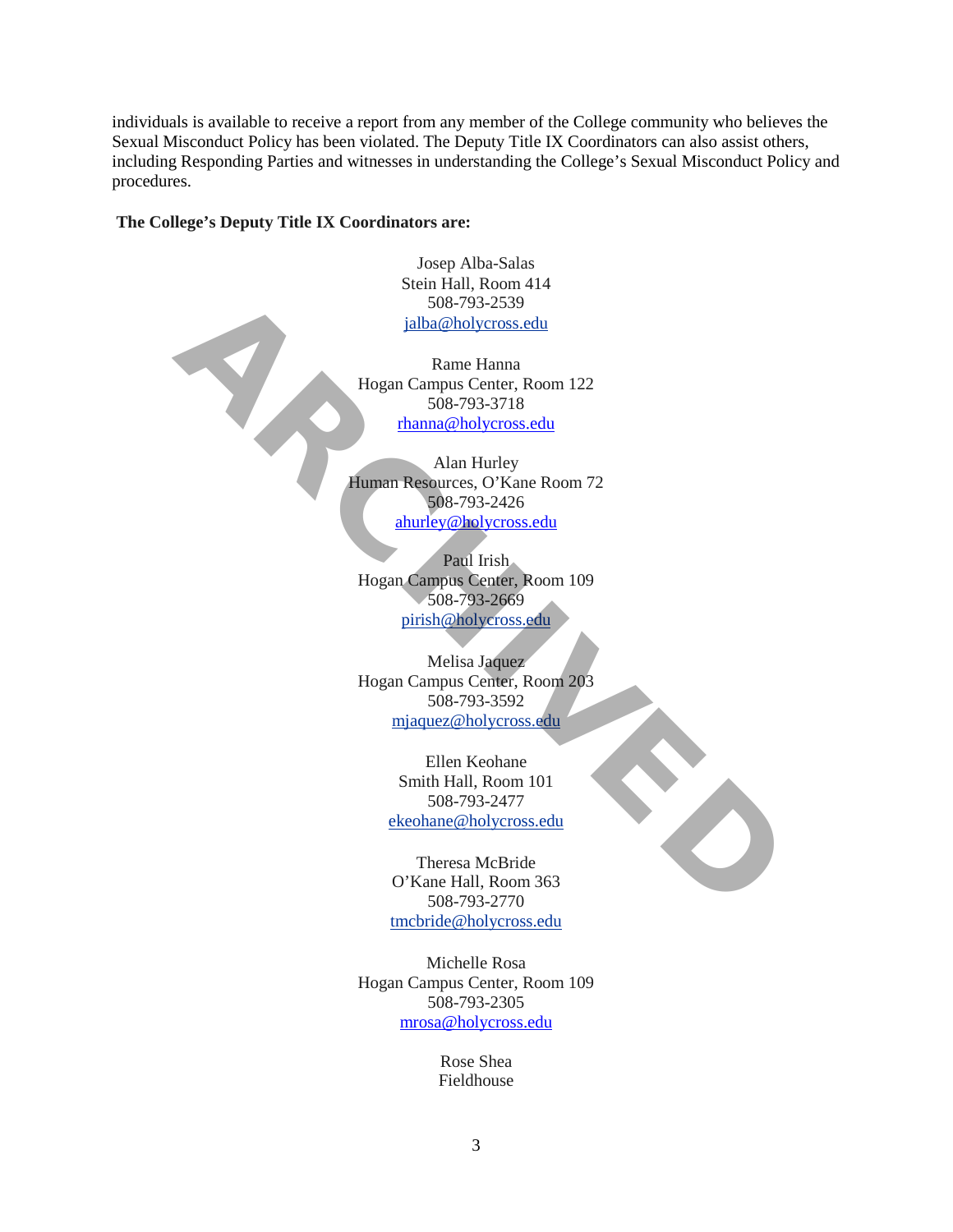#### 508-793-2318 [rshea@holycross.edu](mailto:rshea@holycross.edu)

# **V. College Resources and Other Community Resources**

There are several departments within the College community that can be called upon to respond to incidents of behavior that could be subject to the Sexual Misconduct Policy and can serve as supports to individuals in many different ways. These resources are available to both Complaining Parties and Responding Parties.

| ing Parties.                                                                                                                                                 |                                                                                                                                                                                                                                                                                                                                                                                                                                                                                                                                                                                                                                                                                                                                                                                                                                                                                                                                                                                                                                                                                                   |                                                                                                                  |  |  |  |
|--------------------------------------------------------------------------------------------------------------------------------------------------------------|---------------------------------------------------------------------------------------------------------------------------------------------------------------------------------------------------------------------------------------------------------------------------------------------------------------------------------------------------------------------------------------------------------------------------------------------------------------------------------------------------------------------------------------------------------------------------------------------------------------------------------------------------------------------------------------------------------------------------------------------------------------------------------------------------------------------------------------------------------------------------------------------------------------------------------------------------------------------------------------------------------------------------------------------------------------------------------------------------|------------------------------------------------------------------------------------------------------------------|--|--|--|
| with the police and may assist in that process.                                                                                                              | Confidential On Campus Medical, Counseling and Pastoral Resources. Some College<br>esources are individuals designated as "confidential resources." These College employees serve<br>in professional roles in which communications are provided confidential status under the law<br>e.g., licensed mental health care providers, licensed medical providers, pastoral counselors and<br>lergy) and may not report identifying information about behavior that may implicate the Sexual<br>Misconduct Policy without the consent of the individual who supplied the information in question<br>or otherwise in compliance with law. <sup>2</sup> However, these confidential resources are instructed to<br>nform individuals of their right to file a complaint under the Sexual Misconduct Policy and/or<br>The following chart is designed to assist members of the College community in understanding the<br>lifferent reporting obligations held by different community members. Any questions as to the<br>eporting status of an individual should be directed to the Title IX Coordinator. |                                                                                                                  |  |  |  |
|                                                                                                                                                              |                                                                                                                                                                                                                                                                                                                                                                                                                                                                                                                                                                                                                                                                                                                                                                                                                                                                                                                                                                                                                                                                                                   |                                                                                                                  |  |  |  |
| <b>COMMUNITY MEMBER</b>                                                                                                                                      | <b>STATUS</b>                                                                                                                                                                                                                                                                                                                                                                                                                                                                                                                                                                                                                                                                                                                                                                                                                                                                                                                                                                                                                                                                                     | <b>REPORTING OBLIGATIONS</b>                                                                                     |  |  |  |
| <b>Health Services</b><br>Loyola Hall<br>508-793-2276 (M-F, 9:00-12:00; 1:00-5:00);<br>Nights and Weekends: Contact the<br>Physician On Call at 508-334-8830 | Confidential<br>Resource                                                                                                                                                                                                                                                                                                                                                                                                                                                                                                                                                                                                                                                                                                                                                                                                                                                                                                                                                                                                                                                                          | None, unless they are being<br>consulted outside the scope of<br>their role within Health Services. <sup>1</sup> |  |  |  |

<span id="page-3-0"></span><sup>2</sup> Confidential resources generally will not share identifiable information without the reporting individual's permission, unless:

- Sharing is required to address an imminent risk of harm to the safety of the community at large, the individual sharing the information, or another member of the community; or
- The individual alleged to have been harmed is a minor (under 18), in which case the Massachusetts Department of Children and Families must be notified.
- Elder or disabled individual abuse

l

Please note that such employees who receive reports when not functioning in their licensed or pastoral capacity (e.g., when acting as an administrator or teaching a course) are not prohibited from making a report.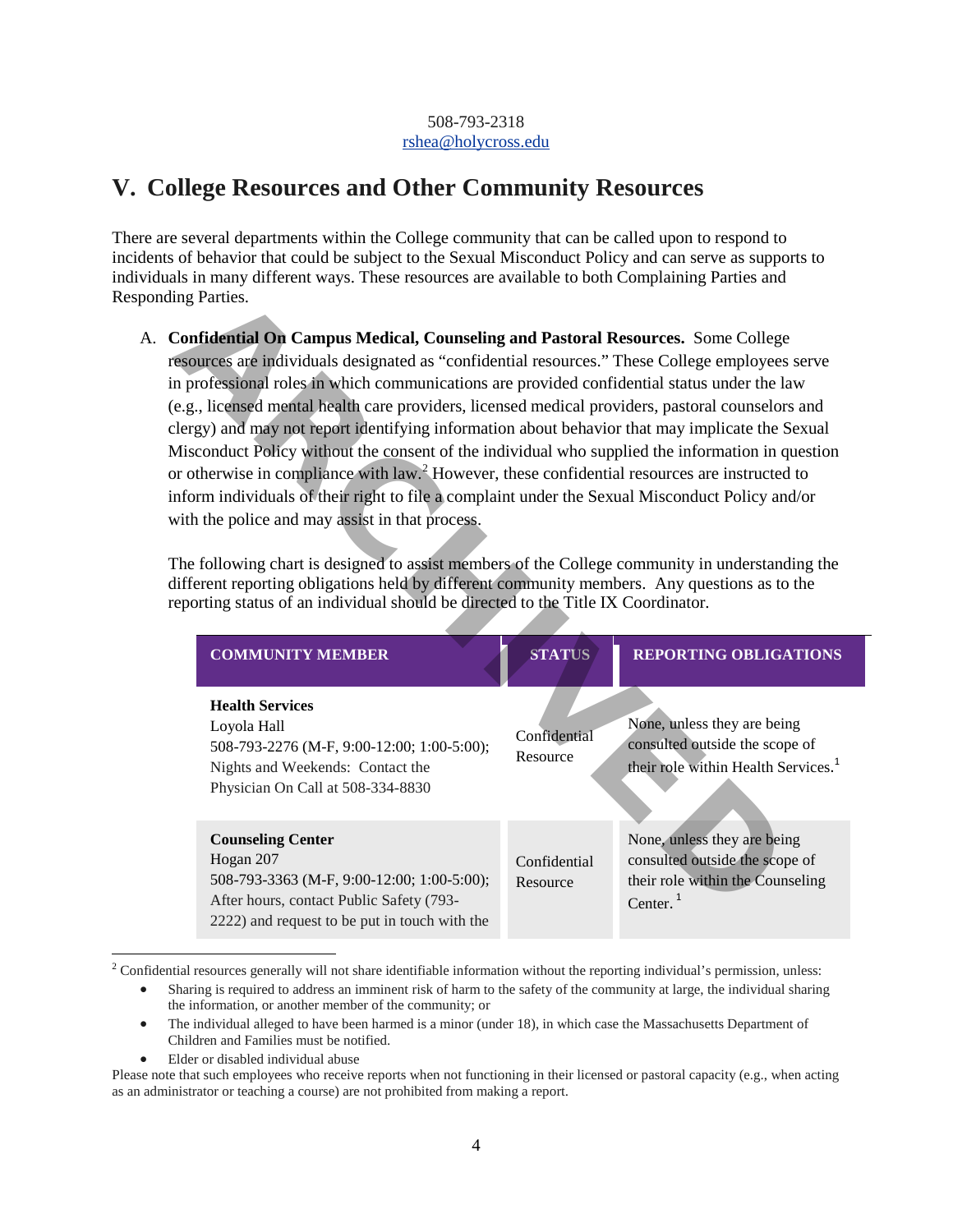| <b>COMMUNITY MEMBER</b>                                                                                                                                                   | <b>STATUS</b>                                      | <b>REPORTING OBLIGATIONS</b>                                                                                                                                                                                                                                                        |
|---------------------------------------------------------------------------------------------------------------------------------------------------------------------------|----------------------------------------------------|-------------------------------------------------------------------------------------------------------------------------------------------------------------------------------------------------------------------------------------------------------------------------------------|
| Psychologist On Call.                                                                                                                                                     |                                                    |                                                                                                                                                                                                                                                                                     |
| <b>Employee Assistance Program (for</b><br>employees only) 800-828-6025                                                                                                   | Confidential<br>Resource                           | None, except as required by law.                                                                                                                                                                                                                                                    |
| <b>Faculty Ombudspersons:</b><br>ialvarez@holycross.edu, (508) 479 7246<br>mschmalz@holycross.edu; (508) 793-2557                                                         | Confidential<br>Resource for<br>faculty<br>members | Confidentiality is maintained as<br>a matter of policy except as<br>required by law or when there<br>appears to be an imminent risk<br>of serious harm.                                                                                                                             |
| <b>Pastoral Resources</b><br><b>Chaplains' Office</b>                                                                                                                     | Confidential<br>Resources <sup>1</sup>             | None, unless they are being<br>consulted outside the scope of<br>their role within the Chaplain's<br>Office                                                                                                                                                                         |
| Campion House<br>508-793-2448 (M-F, 9:00-5:00)<br>Nights and weekends, After hours, contact<br>Public Safety (793-2222) and request to be<br>put in touch with a Chaplain |                                                    | An employee who is associated<br>with a religious order or<br>denomination as someone who<br>provides confidential counseling,<br>is a confidential resource when                                                                                                                   |
| Jesuit employees and other employees<br>associated with a religious order or<br>denomination                                                                              |                                                    | functioning within the scope of<br>that recognition as a pastoral<br>counselor (such as celebrating<br>mass or hearing confessions) but<br>may not be a confidential resource<br>when functioning in another<br>capacity (e.g., acting as an<br>administrator or teaching a course) |

#### B. **Non-Confidential College Reporting Options and Resources for All Parties.**

To report a violation, make a complaint, or seek information about the process under the Sexual Misconduct Policy, please contact the Title IX Coordinator or a Deputy Title IX Coordinator (See contact information in Section IV above).

You may also make a report or discuss an allegation under this policy to other College employees. The College recognizes that individuals may feel most comfortable discussing incidents, situations and allegations with College employees whom the individual knows well. However, it is important to note that College employees, other than the confidential resources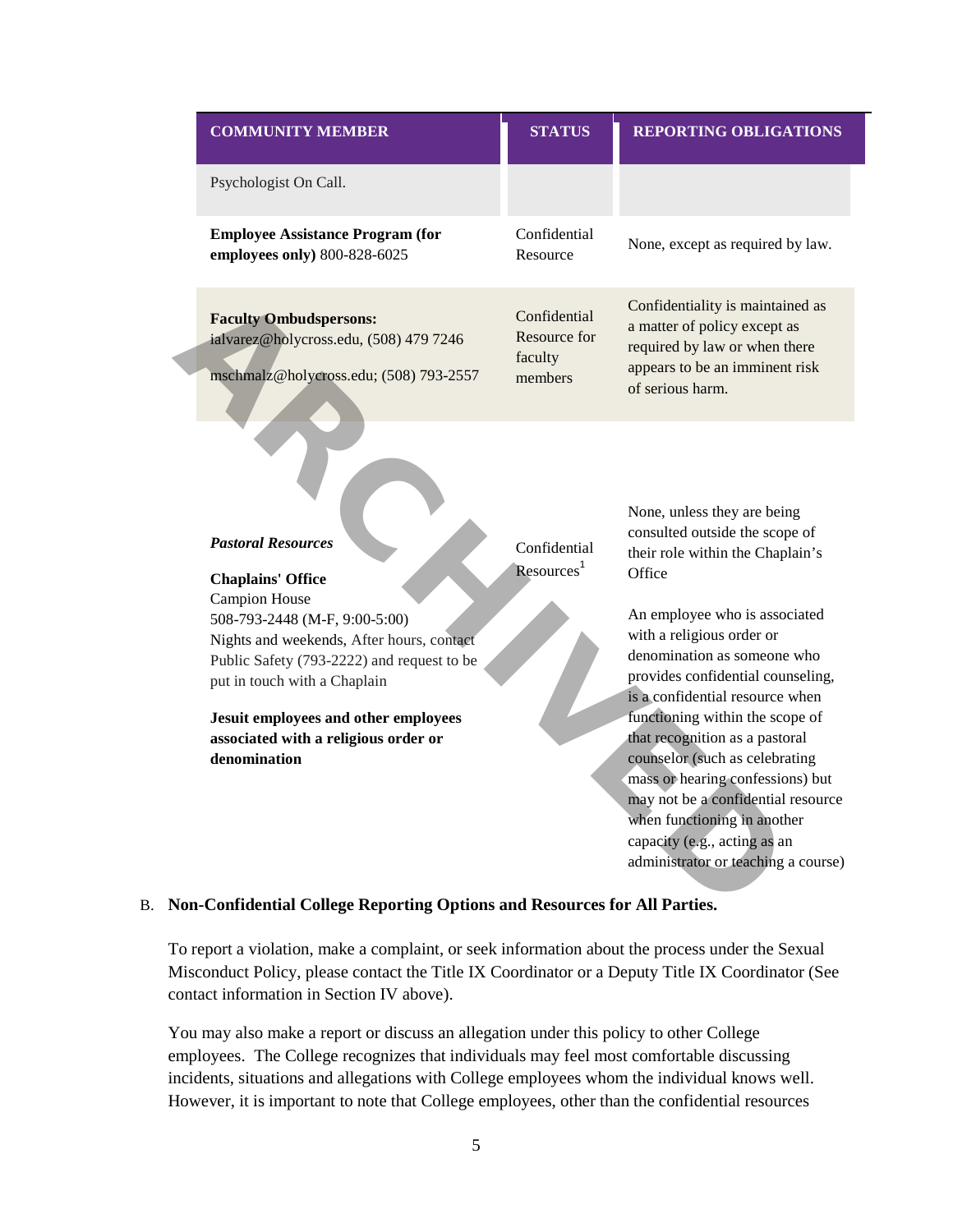described above, are obligated by law to disclose reports and information concerning unlawful discrimination on the basis of sex, sexual orientation, gender identity, or marital or parental status, sexual harassment (including, but not limited to, sexual violence, relationship violence, stalking and sexual misconduct), or retaliation toward any member of the College community that is shared with them to the Title IX Coordinator. These employees are known as "Responsible Employees". With the exception of the confidential resources listed above, all full-time and parttime faculty and employees and Residence Advisors are considered Responsible Employees.

Once a Responsible Employee learns about an incident, allegation or receives a report, the College is on notice and then may be required to investigate. Whenever possible, Responsible Employees will disclose their duty to report incidents before someone reveals information about an incident. The College encourages individuals to speak with a Responsible Employee so that an incident can be investigated and properly resolved. The a Responsible Employee learns about an incident, allegation or receives a report, the<br>College is on notice and then may be required to investigate. Whenever possible, Responsible<br>Employees will disclose their duty to r

C. **Criminal Reporting Options**. Individuals who believe that they may have been victims of a crime may file a criminal complaint with the Department of Public Safety (508-793-2222) and/or the local police department (911) where the incident occurred. An individual may make both a criminal complaint and a complaint to the College under its Sexual Misconduct Policy.

The College encourages individuals to report incidents to the police so the police can take appropriate measures to help individuals and prevent future crimes. However, individuals are never required to report an incident to the Department of Public Safety or the local police.

- Holy Cross Department of Public Safety, O'Kane 5 in O'Kane Basement, 508-793-2222. If you wish to file a report on campus, a trained sexual assault officer in the Department of Public Safety is available to meet with you to receive your report.
- Worcester Police Department, Sexual Assault, 9-11 Lincoln Square (Exit 17 off I-290, turn left), 508-799-8661 (8am - midnight); 508-799-8600 (midnight - 8am)
- District Attorney's Office, Child Abuse and Sexual Assault Unit, 255 Main Street, Worcester, MA, 508-792-0214

If anyone would like assistance in filing a report with local law enforcement, the Department of Public Safety will help. If you wish to file a report with off-campus authorities, you may choose to go directly to the local police department. The College will provide transportation for you to go to the police department to file a report. You also may choose to have the police come to campus. The College can arrange for a discreet and private place to meet for this purpose.

By filing a report, you are not committed to seeking criminal prosecution of the assailant. However, the College will evaluate its obligation to conduct an internal investigation as described in Section VI.A.1 below.

D. **Governmental Reporting Options.** If one wishes to file a complaint of unlawful sex discrimination, sexual harassment, including, but not limited to, sexual misconduct, sexual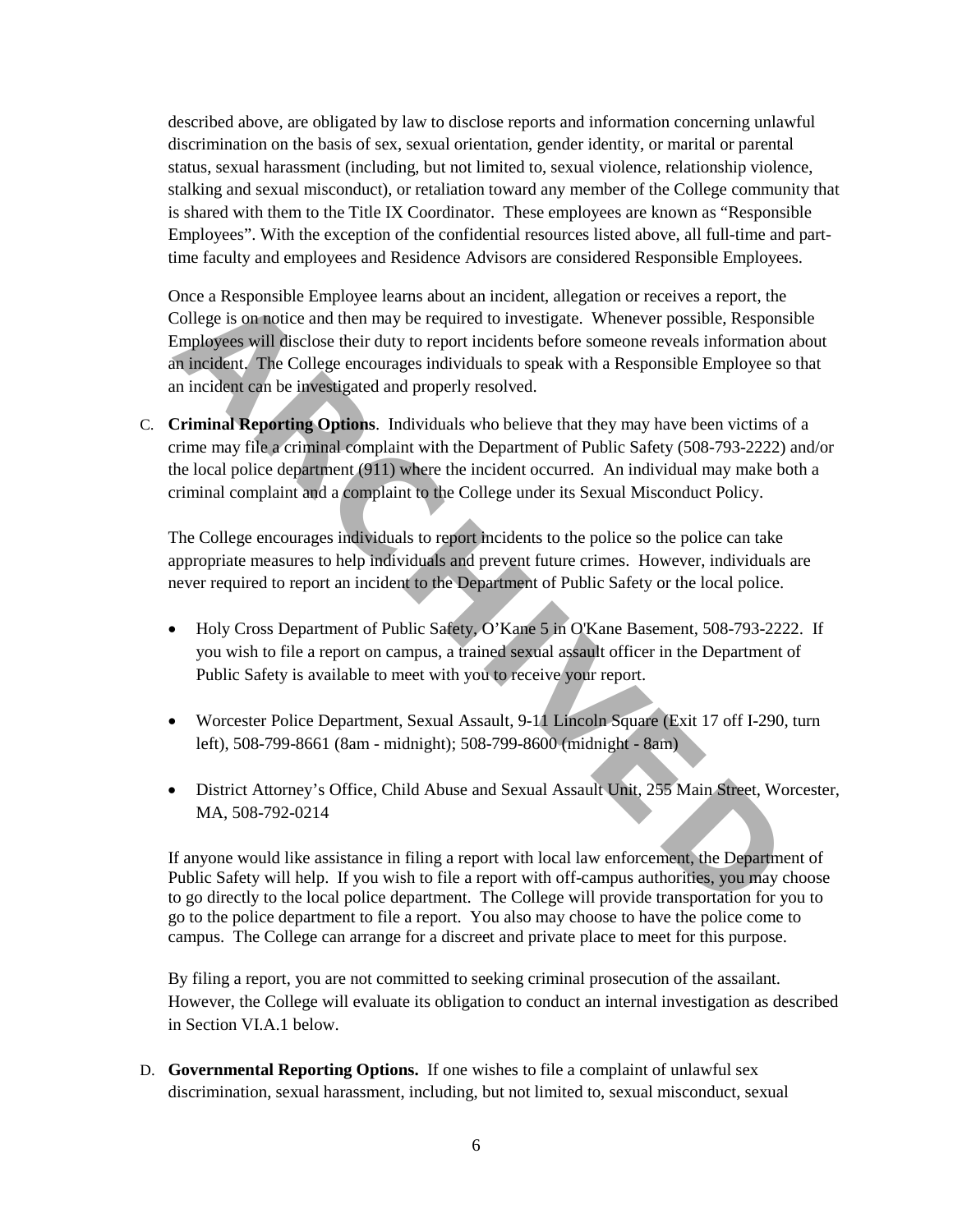violence, relationship violence or stalking, or retaliation, outside of the College or in addition to a complaint filed under the College's Investigation and Resolution Procedures, contact the government agencies set forth below.

**U.S. Department of Education, Office of Civil Rights**

5 Post Office Square, 8th Floor Boston, MA 02109 (617) 289-0111

**U.S. Equal Employment Opportunity Commission**

John F. Kennedy Federal Building 475 Government Center Boston, MA 02203 (617) 565-3200/(800) 669-4000 **L.S. Equal Employment Opportunity Commission**<br>
John F. Kennety Feeleral Building<br>
475 Government Center<br>
Boston, MA 02203<br>
(617) 565-3200/(800) 669-4000<br> **Massachusetts Commission Against Discrimination**<br>
Worcester Office

**Massachusetts Commission Against Discrimination**

Worcester Office 484 Main Street Room 320 Worcester, MA 01608 (508) 453-9630

Boston Office One Ashburton Place Sixth Floor, Room 601 Boston, MA 02108 (617) 994-6000

Springfield Office 436 Dwight Street Second Floor, Room 220 Springfield, MA 01103 (413) 739-2145

New Bedford Office 800 Purchase Street Room 501 New Bedford, MA 02740 (508) 990-2390

#### **E. Additional Resources and Guidance for Reporting and/or Complaining Parties.**

Individuals who have experienced sexual violence, other inappropriate sexual contact, relationship violence, and stalking experience a wide range of normal feelings and have many questions and concerns. No one deserves to be abused, assaulted or stalked. We want you to know that you are not alone. There are many resources at the College and other local and national resources to assist individuals.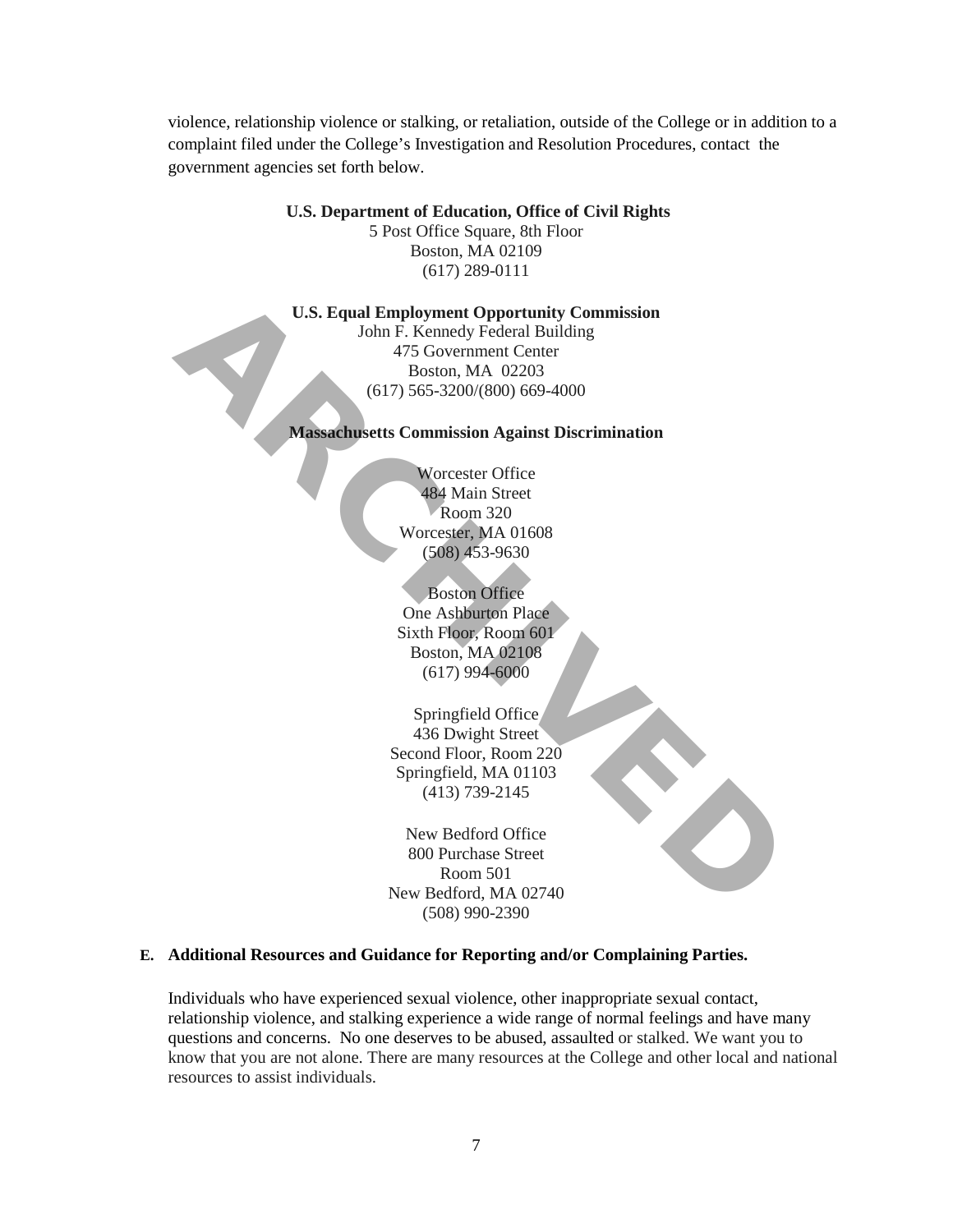**In an emergency, dial 911.** Immediately get to a safe place and call someone you trust.

- 1. **Consider Steps to Preserve Evidence.** Any person who has experienced sexual violence is encouraged to take steps to preserve evidence of the incident, as doing so may be necessary to the proof of the crime or to obtain a protective order. Your clothing and surroundings may contain valuable evidence. Try to refrain from going to the bathroom unless you save a urine specimen in a clean container. Try to refrain from drinking, showering, douching, brushing your teeth, combing your hair, changing your clothing, or straightening up anything. It is natural to want to do these things, yet it is important that a physician be able to examine you as you are from the incident. If you need to change your clothes, place each garment worn during the incident in a separate paper (not plastic) bag. If the incident involves any written or electronic communications (such as texts, pictures, videos, social media posts, phone calls), try to preserve copies and not delete the originals.
- 2. **Confidential Off-Campus Medical Attention after Sexual Assault or Other Violence.**  Medical attention is strongly encouraged to treat any possible injuries, including internal injuries or infections, even if there is no visible injury. Please note that there are some medical actions that are more effective if taken within a few days after an offense, such as sexually transmitted infections, pregnancy testing, evidence collection and toxicology testing if there are signs that drugs or alcohol facilitated the offense. Prompt medical attention may be especially helpful to prevent the transmission certain of sexually transmitted infections, such as HIV, as long as medications are administered within the first 24-72 hours following an assault. Generally one may discuss the incident with licensed medical personnel on a confidential basis. as you are from the incident. If you need to change your clothes, place each garment variate and the incident in a separate paper (not plastic) bg. If the incident involves any detailed in the incident involves any detaile

For these reasons, the College recommends that any person who has experienced sexual violence to obtain medical assistance at a hospital immediately after or within 72 hours of a sexual assault. These providers offer physical exams and provide sexual and reproductive health services (e.g., sexually transmitted infections and pregnancy testing). Sexual assault nurse examiners are available to collect evidence in the event the individual seeks to pursue criminal charges or a protective order.

- St. Vincent's Medical Center, Emergency Room, 508-363-6025
- University of Massachusetts-Memorial Hospital, Emergency Room, 508-363-6025
- University of Massachusetts-University Campus, Emergency Room, 508-334-3511
- University of Massachusetts-University Campus, Emergency Mental Health, 508-856- 3562

Department of Public Safety officers will transport you to the hospital without the need to disclose the purpose of the visit. You may also secure a cab through Health Services or be transported by friends to the hospital.

A Sexual Assault Medical Examination is used to (a) collect evidence important in criminal prosecution or a civil case; and (b) treat possible injuries or illness sustained from the offense. Having the examination provides an opportunity to obtain any possible evidence necessary to support your case should you choose to handle the matter through the criminal justice or other legal process. This examination is a voluntary procedure and it does not commit you to any legal action. You are not required to make a police report. Any evidence collected during the examination is held up to six months in a confidential file which is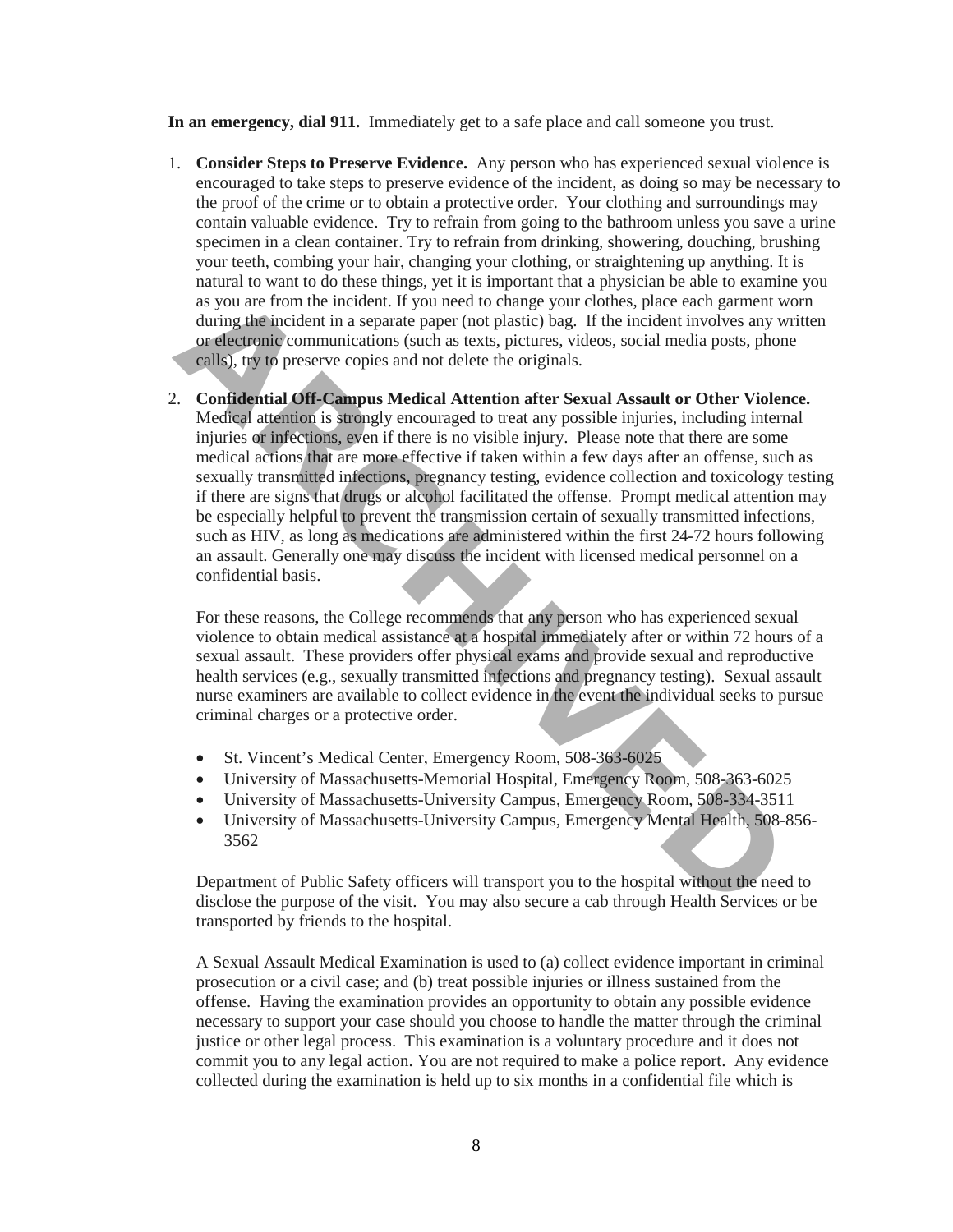identified only by a number, not a name. It is an individual's right to ask for a sexual assault nurse examiner to perform the examination.

There is no charge for a sexual assault medical examination completed in a Massachusetts hospital within five days of a sexual assault occurring in the state. The hospital where the examination occurred will work with the Massachusetts Victim Compensation & Assistance Division for the payment of any lab work, emergency room fees, physician fees during the hospital visit, and medications. You may also be eligible for additional expenses associated with your aftercare deemed medically necessary as a result of the incident. This can include further medical treatment, medications, counseling, replacement bedding and clothing (taken during the administration of the kit), security measures, etc. To be eligible for these postexam expenses, you will need to complete the MA Sexual Assault Forensic Kit Post Exam Application provided at the time of discharge.

If a victim-survivor did not obtain an examination, the MA Victim Compensation Fund may also cover the costs of the examination care as well as post examination care (for example, for follow up care for sexually transmitted infection prevention, medication, and testing, counseling, security measures, lost wages, among others) but only if a standard Crime Victims Compensation application to the fund is completed and submitted from the victimsurvivor and a report must be filed with law enforcement. More information can be obtained at www.mass.gov/ago/vcomp. further medical treatment, medications, counseling, replacement bedding and clothing<br>during the administration of the kit), security measures, etc. To be eligible for these p<br>exam expenses, you will need to complete the MA

The Director of Health Services is available to assist individuals in determining what resources are available. A confidential meeting can be scheduled by calling Health Services at 508-793-2276. The staff can provide immediate care in a safe environment and review available options with you. Transportation to a local hospital with a support person of your choice can be arranged.

Students can also go to Health Services, which is located in Loyola, as described below.

### **F. Confidential Support On-Campus for Complaining and Responding Parties.**

1. **Medical Services at Health Services.** Health Services is available to assist students with immediate needs and to review available medical options. Health Services can offer support, testing and treatment for sexually transmitted infections and follow up appointments for further testing if medically indicated. If medical care is sought weeks, months or years after an incident, Health Services can provide support and perform testing for sexually transmitted infections and treatment for students, if necessary.

The College recommends that any person who has experienced sexual violence obtain medical assistance at a hospital immediately after or within 72 hours of a sexual assault as described above. The Director of Health Services at the College is available to assist survivors of sexual assault and other violence in determining what resources are available. A confidential meeting can be scheduled by calling Health Services at 508- 793-2276. Transportation to a local hospital with a support person of your choice can be arranged.

2. **Psychological Counseling at the Counseling Center.** Your visits to the Counseling Center are confidential and no information will be released without your permission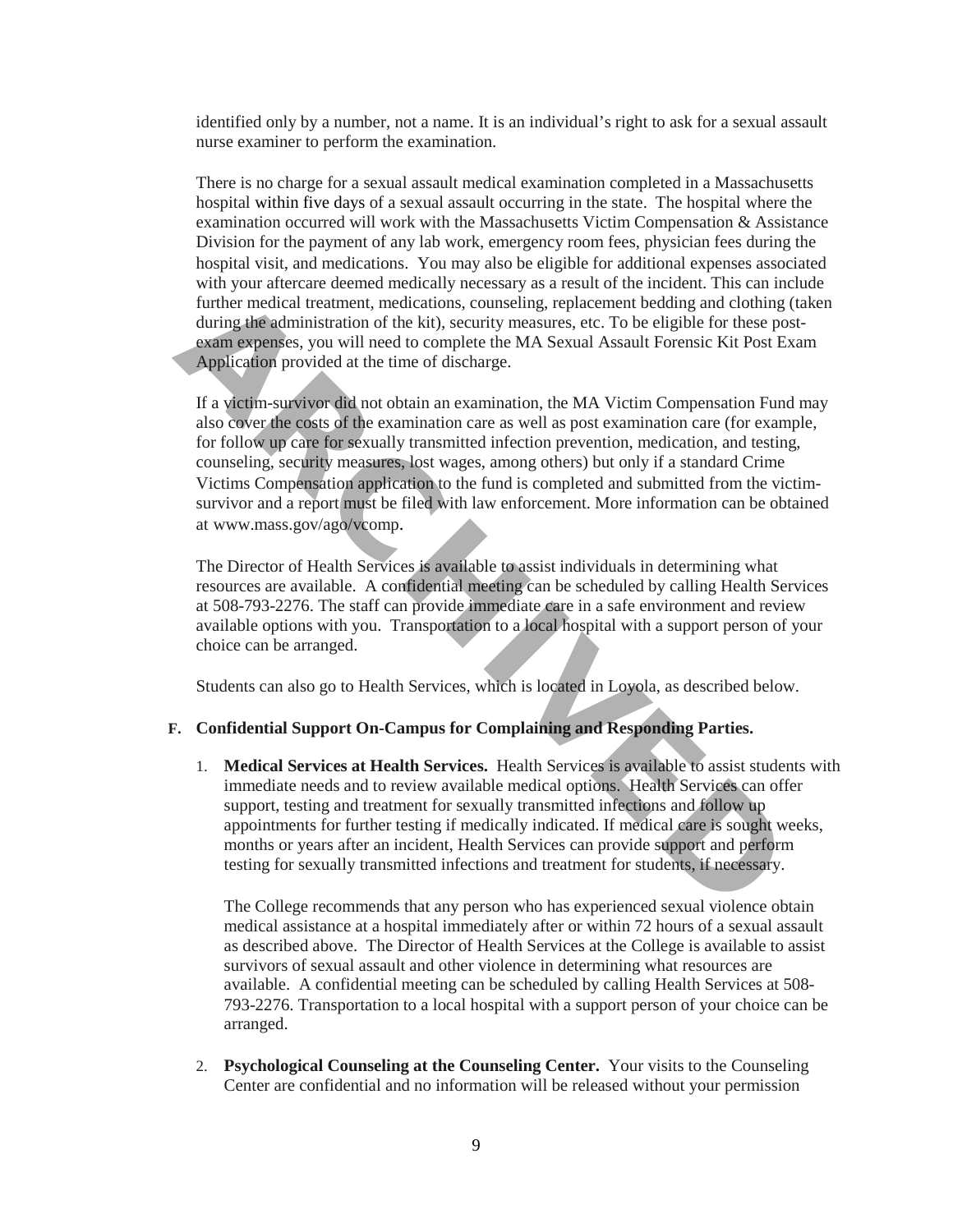except as required by law.<sup>[3](#page-9-0)</sup> You and your therapist will review confidentiality so you are able to make an informed decision about what information you choose to share.

All of the psychologists in the Counseling Center are experienced in counseling both Complaining and Responding Parties in sexual assault, dating violence and domestic violence matters. Psychological counseling is intended to help you process your emotions and thoughts related to the allegations and/or the incident. The course of treatment is determined by your needs, which may change over time. The goals of treatment may include establishing safety, regaining a sense of control, addressing depression and attending to any psychological symptoms that may result from this experience. The therapist can also make you aware of your options and support you in making important decisions.

The length of time a person is in counseling depends on many factors: circumstances of the incident; other significant events in your life; how you choose to proceed; and social supports available to you.

- 3. **Pastoral Counseling.** Your visits to the Chaplains' Office are confidential and no information will be released without your permission or as required by law. Holy Cross chaplains<sup>3</sup> provide pastoral counseling for both Complaining and Responding Parties. They also work with those who have been sexually assaulted or subjected to dating or domestic violence, or accused of the same, previous to their attending the College. A chaplain can accompany individuals through their healing process by listening to their experience of what happened, affirming the dignity of the individual, and the belief that healing is possible. Questions commonly brought to pastoral counseling include: Why did God let this happen to me? Where is God now? How can I help my family and friends understand what is going on for me? Will I ever feel better again? Is it OK that I am angry with God and others? How can I restore my sense of self-esteem? Will I ever be able to forgive or do I have to forgive? depression and attending to any psychological symptoms that may result from this<br>experience. The therapist can also make you aware of your options and support y<br>making important decisions.<br>The length of time a person is in
	- 4. **Faculty Ombudsperson.** The Faculty Ombudsperson office is resource for faculty members only. The Ombudsperson is available to assist any member of the faculty with any issues related to the College, including understanding available leave and other measures if they or their family members may be victim-survivors of domestic/dating violence, stalking, or sexual assault. The Ombudsperson maintains confidentiality as permitted by law. Please note that the Ombudsperson will report any imminent threat to the safety of the College community.

#### **G. Consider Reporting and Complaint Options.**

- The individual alleged to have been harmed is a minor (under 18), in which case the Massachusetts Department of Children and Families must be notified.
- Elder or disabled individual abuse

l

<span id="page-9-0"></span><sup>&</sup>lt;sup>3</sup> Confidential resources generally will not share identifiable information without the reporting individual's permission, unless:

<sup>•</sup> Sharing is required to address an imminent risk of harm to the safety of the community at large, the individual sharing the information, or another member of the community; or

Please note that such employees who receive reports when not functioning in their licensed or pastoral capacity (e.g., when acting as an administrator or teaching a course) are not prohibited from making a report..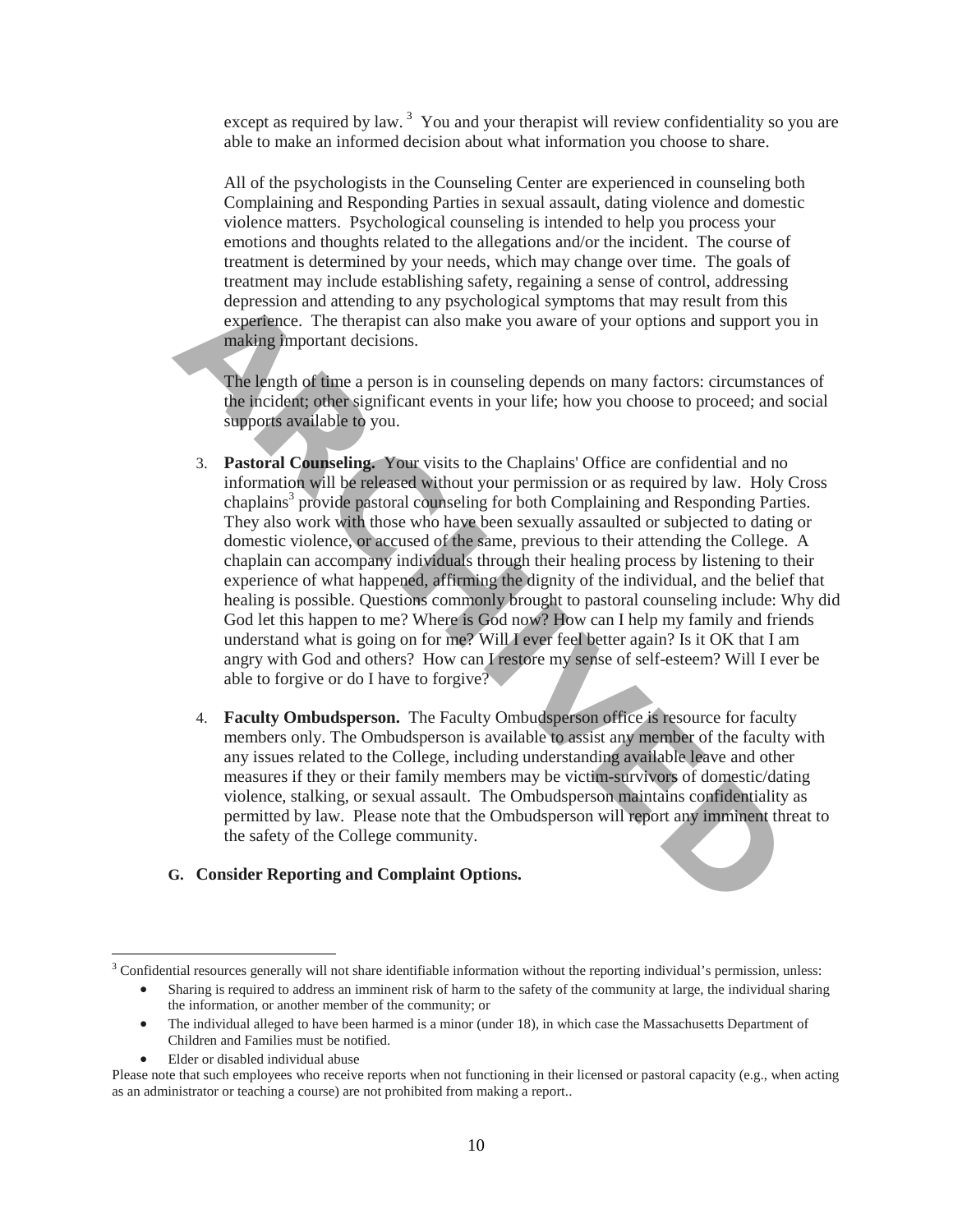- Complaint under this Policy. To make a complaint under this policy, contact the Title IX Coordinator or a Deputy Title IX Coordinator as described in Section IV.
- Criminal Report. To make a criminal complaint, dial 911 in an emergency or contact the Department of Public Safety or the Worcester Police Department as described in Section IV.C above.
- Report to Governmental Agency. To make a complaint with a governmental agency, please see Section IV.D above.
- H. **Additional Off-Campus Support and Resources Shelters, Hotlines, Advocacy, and**  Support. Many off-campus resources are available to support you. These service providers are not required to report any information to the College and will generally maintain one's confidentiality. **A. Additional Off-Campus Support and Resources - Shelters, Hotlines, Advocacy, Support. Many off-campus resources are available to support you. These service preach required to report any information to the College and wi**

Pathways for Change, 588 Main Street, Worcester, 800-870-5905 (24 hour); Office 508-852- 7600; TTY 888-887-7130. Medical advocacy, peer support, police and court advocacy.

YWCA Daybreak/SAFEPLAN, One Salem Square, Worcester, MA Assault and Domestic Violence 1-508-755-9030 (24 hour). Court advocacy, counseling, emergency shelter, support groups.

For additional rape crisis programs in Massachusetts, please see: http://www.mass.gov/eohhs/docs/dph/com-health/violence/rape-crisis-center-list.pdf.

MA Spanish Language Rape Crisis Center Hotline (Llamanos), (800) 223-5001.

New Hope, Attleboro, Domestic Violence and Sexual Assault Hotline, 1-800-323-HOPE (4673). Advocacy, emergency shelter, SAFEPLAN (24 hours).

Violence Recovery Program (GLBT) at Fenway Health, 1-617-927-6250. Provides counseling, support groups, advocacy, and referral services to lesbian, gay, bisexual and transgender victim-survivors of bias crime, domestic violence, sexual assault and police misconduct.

White House Initiative to Combat Sexual Assault on Campus https://www.notalone.gov/ (searchable listing of local resources and hotlines).

National Sexual Assault Hotline, 1-800-656-HOPE (4673).

RAINN (Rape, Abuse, and Incest National Network), (800) 656-4673 (hotline); [www.rainn.org](http://www.rainn.org/) (online chat).

National Domestic Violence Hotline, (800) 799-7233 (24 hour).

The National Stalking Resource Center, http//www.victimsofcrime.org/ourprograms/stalking-resource center.

National Suicide Prevention Lifeline (800) 273-8255 (hotline).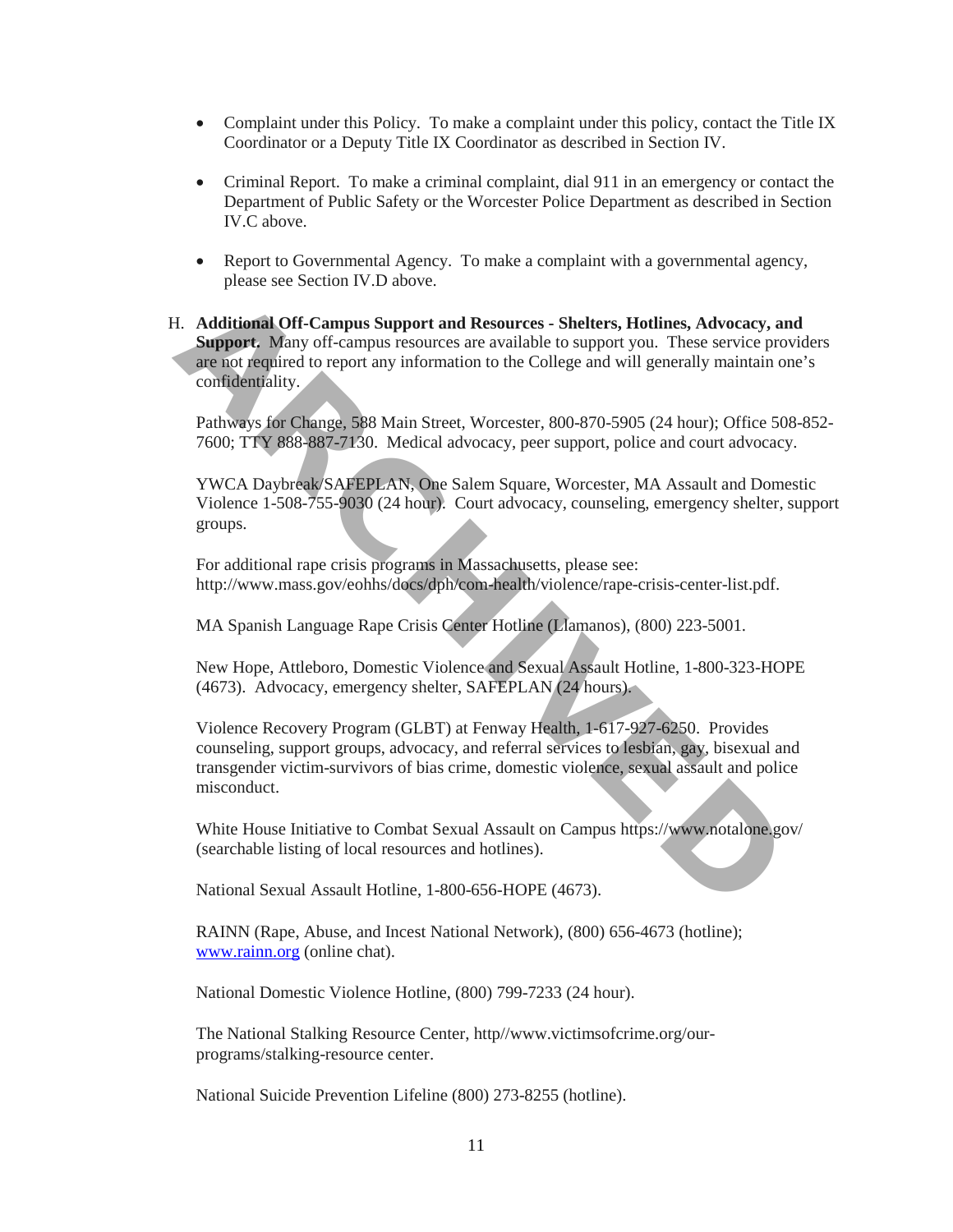Resources for legal advice or representation or require immigration of visa assistance:

- Community Legal Aid,  $405$  Main Street,  $4<sup>th</sup>$  Floor, Worcester, MA,  $800-649-3718$ ; [www.communitylegal.org.](http://www.communitylegal.org/) Free, civil legal assistance, including immigration and domestic violence, to low-income residents of central and western Massachusetts.
- Worcester County Bar Association Office, 508-752-1311; 800-622-9700. For lawyer referral service, including a reduced fee program, for all types of legal representation.
- Mass Legal Help[, www.masslegalservices.org/FindLegalAid.](http://www.masslegalservices.org/FindLegalAid) Free legal aid for qualified individuals: immigration, domestic violence, shelter, etc.
- Public Defender Agency of Massachusetts, 340 Main Street, Worcester, MA. *Criminal defense only.* Free for those who qualify based on income.

# **VI. Additional Considerations**

#### A. **Privacy and Confidentiality: Treatment of Reported Information.**

1. **Requests for Confidentiality or No Investigation**. The College will act with discretion with regard to the privacy of individuals and the sensitivity of the situation when it receives a report of conduct that could trigger the Sexual Misconduct Policy. Absent special circumstances, Title IX Coordinator and Deputy Title IX Coordinators will share information with College personnel who assist in implementing the College's policies and procedures. individuals: immigration, domestic violence, shelter, etc.<br> **ARCHIVED** Defender Agency of Massachusetts, 340 Main Street, Worcester, MA. Crace the comptetive endy. Free for those who qualify based on income.<br> **Additional C** 

There are certain instances in which the College has a broader obligation to the College community and may need to override an individual's request for privacy or a request that the College not investigate a matter. Because such requests could impact the College's ability to appropriately address and resolve the behavior in question, the College will weigh these requests very carefully.

In the case of sexual misconduct allegations, the Title IX Coordinator will evaluate the request for confidentiality or that an investigation/discipline not occur by considering a range of factors including, but not limited to, whether:

- There have been similar complaints about the same individual
- There appears to be a pattern of perpetration
- The alleged responding party has a history of violence
- The alleged responding party threatened further or future violence
- The misconduct was alleged to have been committed by multiple perpetrators
- The alleged responding party holds a position of power over the alleged victim or others
- The alleged victim is a minor
- The College possesses no other means to obtain relevant evidence

The presence of one or more of these factors may lead the College to commence an investigation. If so, the College will inform the Complaining/Reporting Party prior to proceeding and will to the extent possible share information only with the individuals responsible for handling the College's response and others involved in the investigation. In the event that a Complaining/Reporting Party requests that the College inform the Responding Party that the Complaining/Reporting Party asked the College not to investigate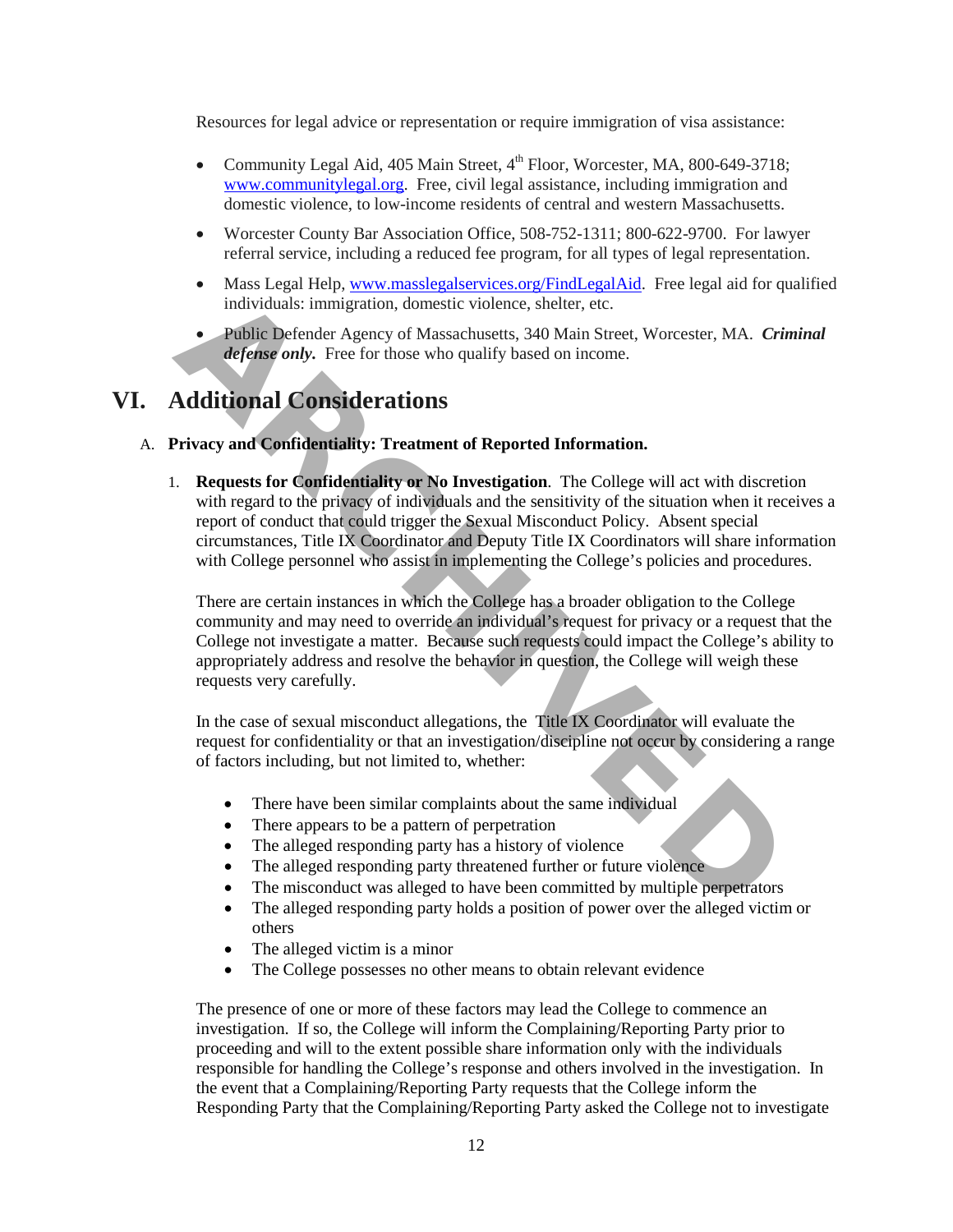or seek discipline, the College will honor the request and inform the Responding Party that the College made the decision to proceed.

If the College does not proceed, the College will consider broader remedial action, such as increased or targeted education or prevention measures, increased monitoring, security or supervision, conducting surveys and/or revisiting its policies and practices.

2. **Disclosure of Sexual Misconduct at Public Awareness Events.** Public awareness events such as "Take Back the Night", candlelight vigils, "survivor speak outs" and other public forms in which individuals disclose incidents of sexual violence, dating or domestic violence or stalking are not considered notice to the College to trigger an obligation to investigate. However, such events may inform the College's prevention and education efforts.

#### **B. Duty to Report Sex Discrimination, Sexual Harassment, and Retaliation.**

All members of the College community are encouraged to report incidents of unlawful discrimination or harassment on the basis of sex, including, but not limited to, on the basis of sex, sexual orientation, gender identity or marital or parental status, as well as sexual violence, relationship violence, and stalking, and retaliation to the Title IX Coordinator or a Deputy Title IX Coordinator.

Each College trustee, administrator, faculty member, or employee, other than the confidential resources described above, who learns of an allegation of unlawful sex discrimination or sexual harassment (including, but not limited to, sexual misconduct, sexual violence, dating and domestic violence, and stalking), or retaliation toward any member of the College community is required to notify the Title IX Coordinator promptly. In addition, College employees who are designated as campus security authorities (CSAs) for the purposes of the Clery Act must provide the Department of Public Safety with non-identifying statistical information regarding all reported incidents of Clery crimes (including, but not limited to, sexual assault, dating violence, domestic violence, stalking and hate crimes). Any questions about the reporting or confidentiality status of an individual should be directed to the Title IX Coordinator. forms in which individuals disclose incidents of sexual violence, dating or domestic or stalking are not considered notice to the College to trigger an obligation to investige However, such events may inform the College's

College employees who serve in professional roles in which communications are provided confidential status under the law (e.g., licensed mental health care providers, licensed medical providers, pastoral counselors and clergy) are not obligated to report identifying information about behavior that may implicate the Sexual Misconduct Policy without the consent of the individual who supplied the information in question or otherwise in compliance with law.<sup>4</sup> However, these confidential resources are instructed to inform individuals of their right to file a complaint under the

• Elder or disabled individual abuse

<span id="page-12-0"></span>l <sup>4</sup> Confidential resources will generally not share identifiable information without the reporting individual's permission, unless:

<sup>•</sup> Sharing is required to address an imminent risk of harm to the safety of the community at large, the individual sharing the information, or another member of the community; or

<sup>•</sup> The individual alleged to have been harmed is a minor (under 18), in which case the Massachusetts Department of Children and Families must be notified.

Please note that such employees who receive reports when not functioning in their licensed or confidential capacity (e.g., when acting as an administrator or teaching a course) are not prohibited from making a report.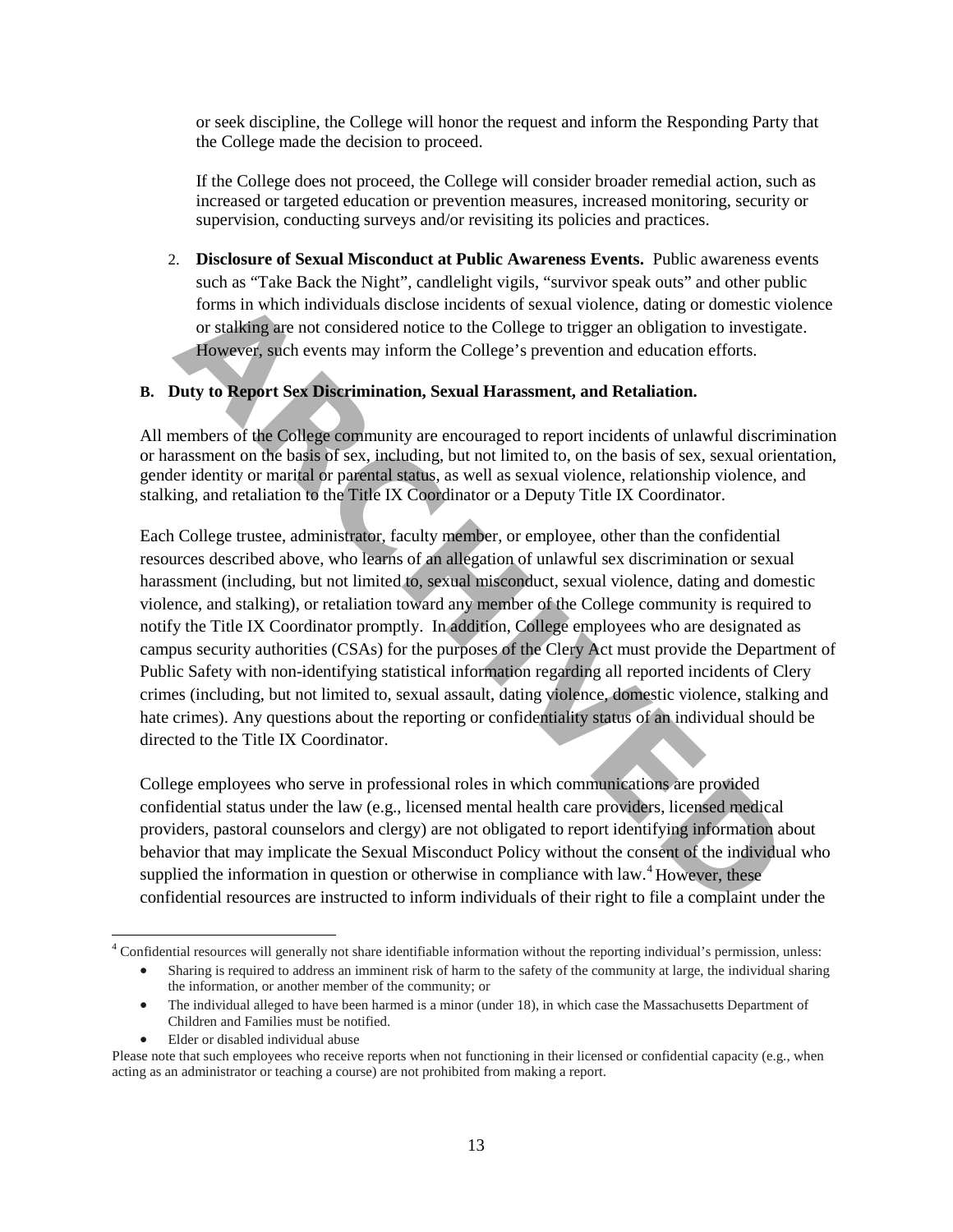Sexual Misconduct Policy and may assist in that process. Please note that such employees who receive reports when not functioning in their licensed or confidential capacity (e.g., when teaching a course) are not prohibited from making a report. Finally, confidential resources may, consistent with their legal obligations and ethical requirements, provide limited statistical information about incidents without revealing personally identifiable information regarding the identities of the individuals involved to the Title IX Coordinator.

Any questions as to the reporting or confidentiality status of an individual should be directed to the Title IX Coordinator.

# C. **Crime Log, Statistical Reporting, Emergency Notifications and Timely Warnings**.

The Clery Act requires the College to maintain a daily log of certain reported crimes that occurred on campus, College-controlled property, and public property immediately adjacent to campus, to publish an Annual Campus Crime Report concerning those reported crimes, and to issue emergency notifications and/or timely warnings. The current Annual Campus Crime Report can be found on the webpage of the Department of Public Safety at http://www.holycross.edu/campus-life/publicsafety/safety-security-fire-report. In connection with such reports involving sexual assault, dating or domestic violence or stalking, Public Safety will include the reported crime in its crime log and annual campus crime report statistics without identifying the alleged victim-survivor or other information prohibited by law. Public Safety will also issue emergency notifications and/or timely warnings, as appropriate, without the name or other personally identifying information about the alleged victim-survivor. IX Coordinator.<br>
Crime Log, Statistical Reporting, Emergency Notifications and Timely Warnings.<br>
Clery Act requires the College to maintain a daily log of certain reported crimes that occurs, College-controlled property, a

#### **D. Consensual Sexual Relationships Involving Employees.**

- 1. **Employee Relationships with Students**. The personal relationships that a student develops with employees may play a fundamental role in that student's education at the College. Given the inherent authority that employees may have over students, a sexual or romantic relationship between a student and an employee can easily raise concerns about sexual harassment. In light of these considerations and the fact that an employee might be called upon to teach, advise, evaluate or supervise any student, Holy Cross administrators, faculty, and staff should be aware that the College prohibits employees from engaging in sexual or romantic relations, even if consensual, with any College student. Any employee engaging in sexual or romantic relations with a student, even if consensual, may be found in violation of the College's Sexual Misconduct Policy. The College may make exceptions to this prohibition on a case-by-case basis and only in coordination with the Director of Human Resources and the Title IX Coordinator.
- 2. **Relationships between Supervisory Employees and Others**. Amorous relationships that might be appropriate in other circumstances have inherent dangers when they occur between supervisors and individuals whom they supervise. Such relationships are fundamentally asymmetric and unprofessional, and they raise serious concerns about validity of consent, conflict of interest and fair treatment. In addition, such relationships are to be avoided because they may create an impression on the part of colleagues of inappropriate or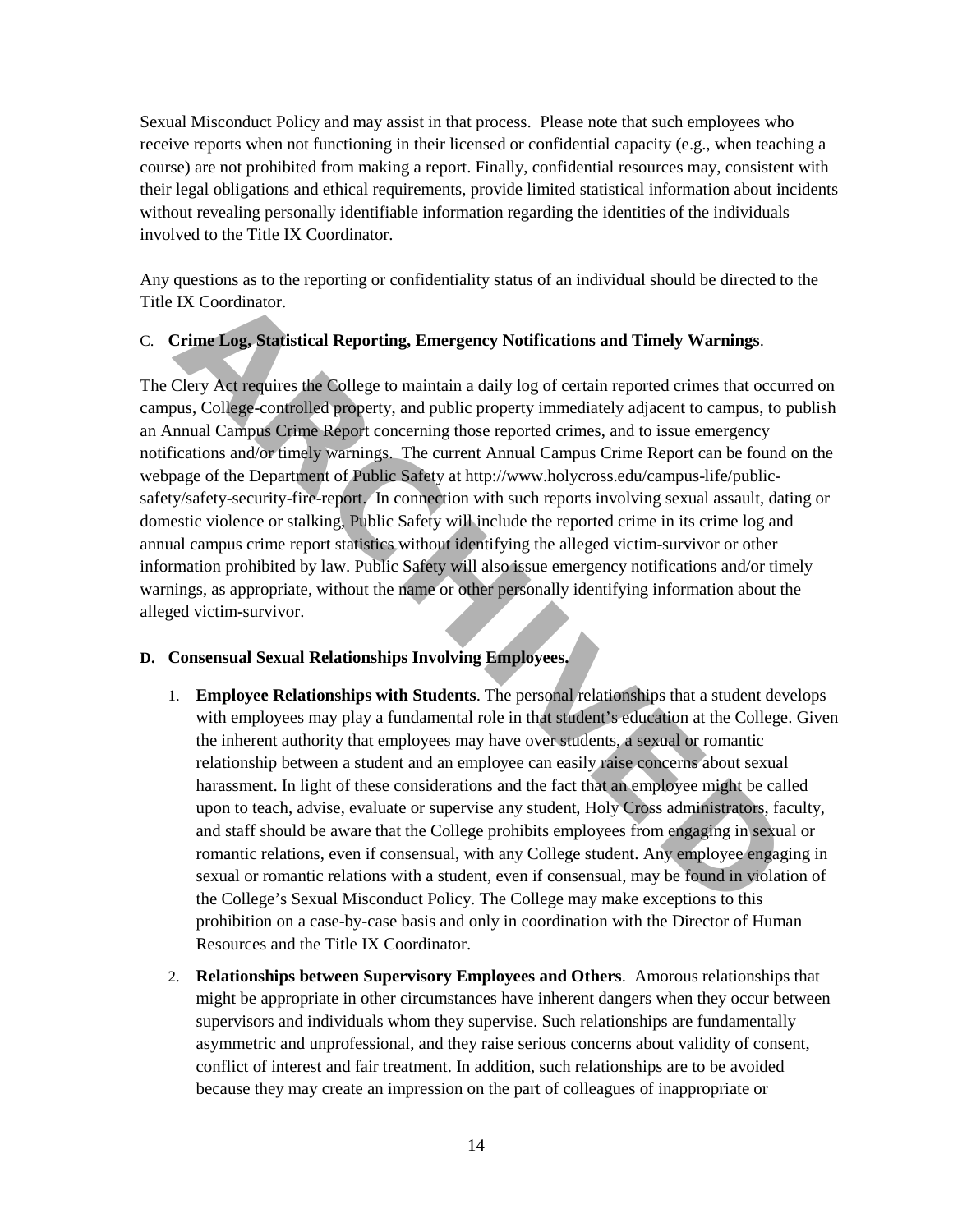inequitable professional advantage or favoritism that is destructive of the working or learning environment and may raise doubts about the integrity of work performed. In addition to the prohibition of employee/student relationships described above, Holy Cross administrators, faculty, and staff should be aware that any romantic involvement with any individual, including faculty, staff, or person engaged as volunteer, intern, or independent contractor, over whom they have direct supervisory responsibility, even if consensual, is prohibited by this policy. Even when both parties have initially consented to such a relationship, it is the administrator, faculty member, or staff member who, by virtue of his/her special supervisory responsibility, will be held accountable for the unprofessional relationship or abuse of authority. The Title IX Coordinator, together with either the Vice President of Academic Affairs with respect to faculty members, or the Director of Human Resources with respect to other employees will make exceptions to this prohibition in appropriate circumstances (e.g., a dual career couple recruited to work in the same scholarly area), with implementation of any necessary measures to avoid conflicts or the appearance of conflicts of interest. responsibility, will be held accountable for the unprofessional relationship or abuse of acceleration (regenter with either the Vice President of Academy Artans with respect to faculty members, or the Director of Human Res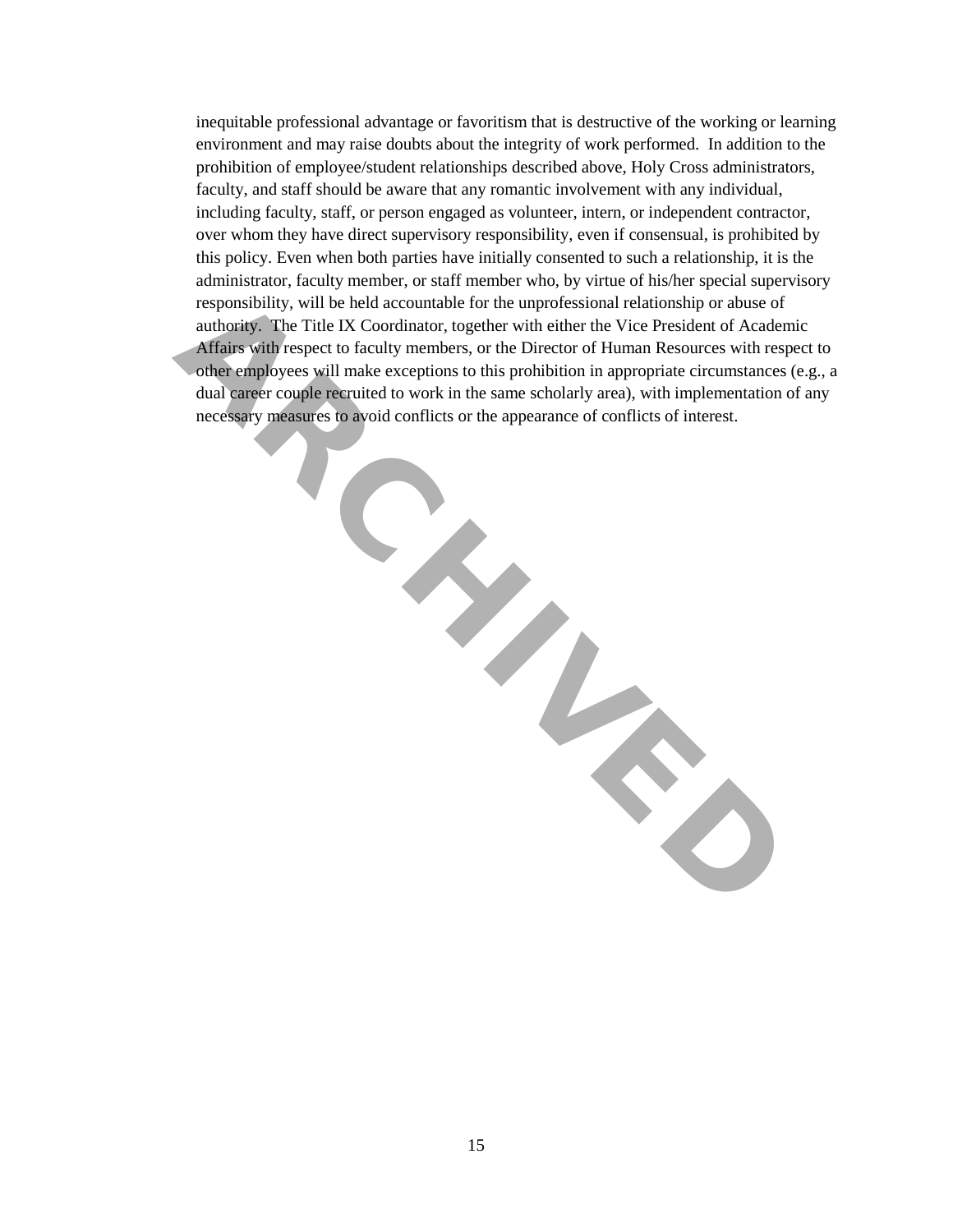# **VII. How the College Will Address Unlawful Discrimination and Harassment, including Sexual Misconduct and Retaliation**

The College's commitment to non-discrimination includes an assurance that the College will not tolerate unlawful discrimination or harassment on the basis of person's sex, marital or parental status, sexual orientation, gender identity or any other unlawful basis or retaliation in its community.

The College follows through on that commitment, in part, through the implementation of its Sexual Misconduct Policy and Process for Investigating and Resolving Complaints. These policies and procedures apply to all College community members, and all members of the College community are responsible for being familiar with and abiding by them at all times.

# **A. Definitions of Prohibited Conduct Under the College of the Holy Cross Sexual Misconduct Policy**

The following are the definitions of conduct that is prohibited under the College's Sexual Misconduct Policy. If you have any questions about the definition or application of any of these terms, the Sexual Misconduct Policy in general, or the resources available to you as a member of the College community, please contact the Title IX Coordinator or a Deputy Title IX Coordinator. [The contact information for](http://www.holycross.edu/sexual-respect-and-title-ix/overview)  [these individuals, as well as other individuals at the College who can provide support is provided](http://www.holycross.edu/sexual-respect-and-title-ix/overview) in Sections IV and V. the Policy and Process for Investigating and Resolving Complaints. These policies and<br>
as apply to all College community members, and all members and an members of the College community<br>
Definitions of Prohibited Conduct U

**Sex Discrimination**. An intentional or unintentional act that adversely affects employment and/or educational opportunities because of a person's sex, marital or parental status, sexual orientation or gender identity. Discrimination may be classified as either disparate impact (facially neutral practices that fall more harshly on one group than another and cannot be justified by business necessity) or disparate treatment (treatment of an individual that is less favorable than treatment of others based upon unlawful discriminatory reasons.)

# **Sexual Harassment**

Sexual harassment consists of two basic types:

**Quid Pro Quo Harassment**: Any action in which submission to or rejection of unwelcome conduct of a sexual nature is made either explicitly or implicitly a term or condition of an individual's education, grades, recommendations, extracurricular programs or activities, or employment opportunities.

**Intimidating or Hostile Environment**: Any unwelcome conduct of a sexual nature that is severe, persistent, or pervasive, and creates an intimidating, hostile or offensive working or educational environment, or has the purpose or effect of unreasonably interfering with an individual's employment, academic performance, education, or participation in extracurricular programs or activities.

In either type of sexual harassment noted above, the effect will be evaluated from both a subjective perspective, as well as the objective perspective of a reasonable person in the position of the person who experienced the conduct.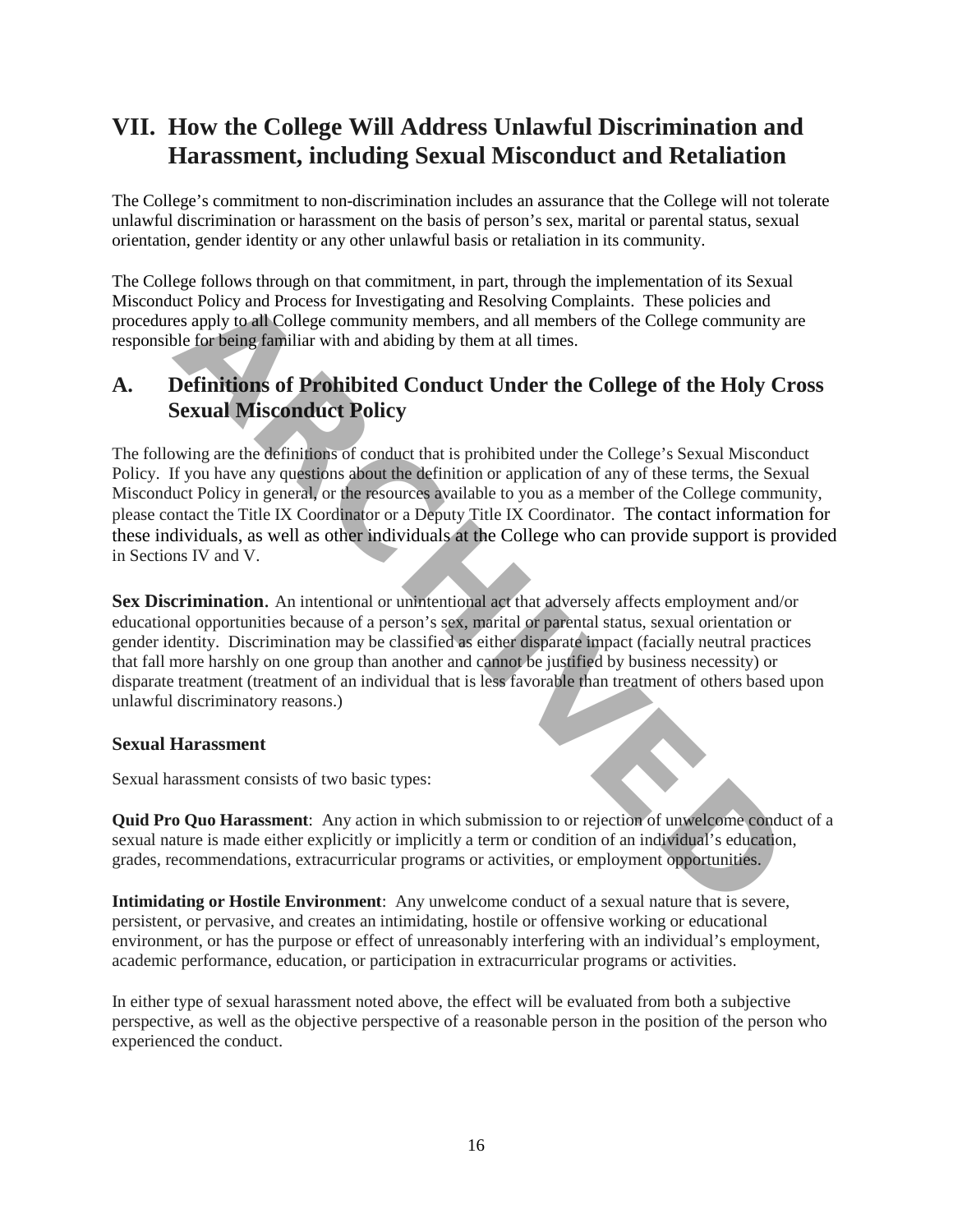**Forms of Sexual Harassment**: In some cases, sexual harassment is obvious and may involve an overt action, a threat, or reprisal. In other instances, sexual harassment is subtle and indirect, with a coercive aspect that is unstated. Some examples include the following:

- Sexual harassment can occur between persons of equal power status (*e.g.*, student to student, staff to staff) or between persons of unequal power status (*e.g.*, faculty member to student, coach to student-athlete). Although sexual harassment often occurs in the context of the misuse of power by the individual with the greater power, a person who appears to have less or equal power in a relationship can also commit sexual harassment.
- Sexual harassment can be committed by (or against) an individual or by (or against) an organization or group.
- Sexual harassment can be committed by an acquaintance, a stranger, or people who shared a personal, intimate, or sexual relationship.
- Sexual harassment can occur by or against an individual of any sex, gender identity, gender expression, or sexual orientation.

Examples of behavior that might be considered sexual harassment include, but are not limited to:

- Unwanted sexual innuendo, propositions, sexual attention or suggestive comments and gestures; inappropriate humor about sex or gender-specific traits; sexual slurs or derogatory language directed at another person's sexuality, gender, gender identity, sexual orientation or gender expression; insults and threats based on sex, gender, gender identity, sexual orientation or gender expression; and other oral, written or electronic communications of a sexual nature that an individual communicates is unwanted and unwelcome. Sexual harassment can be committed by (or against) an individual or by (or against) an expansizion or group.<br> **ARCHIVED** Sexual Parassment can be committed by an acquaintance, a stranger, or people who share<br> **ARCHIV aRCHI**
- Written graffiti or the display or distribution of sexually explicit drawings, pictures, or written materials; sexually charged name-calling; or the circulation, display, or creation of e-mails, text messages, or web sites of a sexual nature.
- Display or circulation of written materials or pictures degrading to an individual or gender group where such display is not directly related to academic freedom, or an educational/pedagogical, artistic, or work purpose.
- Unwelcome physical contact or suggestive body language, such as touching, patting, pinching, hugging, kissing, or brushing against an individual's body.
- Physical coercion or pressure of an individual to engage in sexual activity or punishment for a refusal to respond or comply with sexual advances.
- Use of a position of power or authority to: (1) threaten or punish, either directly or by implication, for refusing to tolerate harassment, for refusing to submit to sexual activity, or for reporting harassment; or (2) promise rewards in return for sexual favors.
- Acts of verbal, nonverbal, or physical aggression, intimidation, or hostility based on sex, sexual orientation, gender identity, or sex-stereotyping.

**Sexual Violence.** Physical sexual acts perpetrated against a person's will or where a person is incapable of giving consent. Physical sexual acts include, but are not limited to, vaginal or anal penetration, however slight, with a body part or object, or oral copulation by mouth-to-genital contact. This definition includes rape, sexual assault, sexual battery, and sexual coercion. Sexual violence may involve individuals who are known to one another or have an intimate and/or sexual relationship (relationship violence), or may involve individuals not known to one another.

**Other Inappropriate Sexual Contact.** Having or attempting to have sexual contact of any kind other than that defined as "Sexual Violence" with another individual without consent. Other inappropriate sexual contact may include kissing, touching, or making other inappropriate contact with the breasts,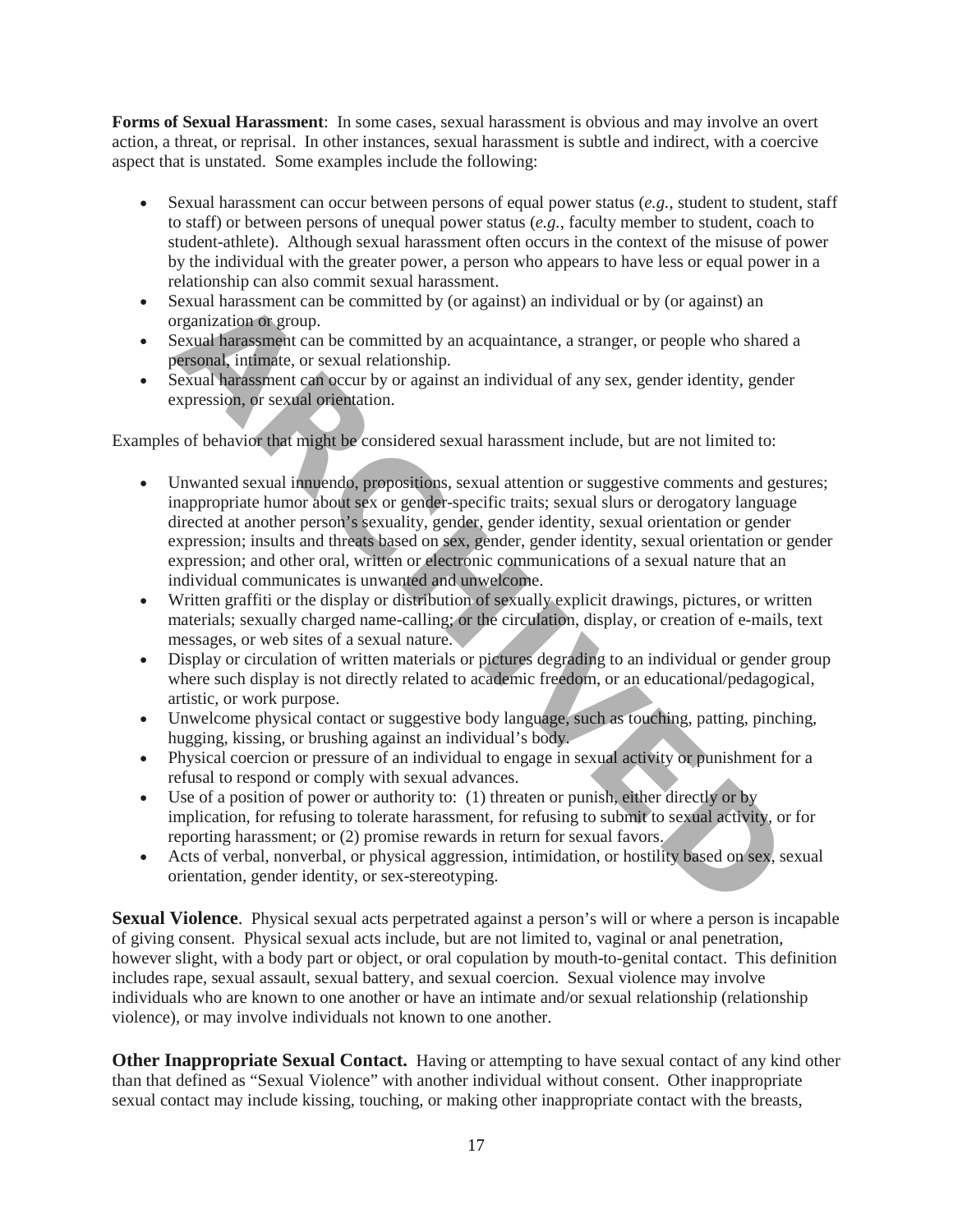genitals, buttocks, mouth, or any other part of the body that is touched in a sexual manner and without permission.

**Sexual Exploitation.** Any act committed through non-consensual abuse or exploitation of another person's sexuality for the purpose of sexual gratification, personal benefit or advantage or any other illegitimate purpose. Sexual exploitation may involve individuals who are known to one another, have an intimate or sexual relationship, or may involve individuals not known to one another. Examples include, but are not limited to, observing another individual's nudity or sexual activity or allowing another to observe consensual sexual activity without the knowledge and consent of all parties involved.

- **Inducing Incapacitation**: This includes the provision of alcohol or drugs to an individual, with or without that individual's knowledge, for the purpose of causing impairment or intoxication or taking advantage of that individual's impairment or intoxication.
- **Media-Based Misconduct**: Photographing or taping someone (via audio, video or otherwise) involved in sexual activity, or in a state of undress, without his or her knowledge or consent. Even if a person consented to sexual activity, photographing or taping someone without his or her knowledge and agreement goes beyond the boundaries of that consent. Dissemination of photographs or video/audio of someone involved in sexual activity, or in a state of undress, without his or her knowledge or consent constitutes a separate and additional act of sexual misconduct.
- **Miscellaneous**: The inappropriate behaviors listed above are not an exhaustive list. The College may consider any other conduct that has a sexual or gender-based connotation under the Sexual Misconduct Policy.

# **Stalking**

More than one instance of unwanted attention, harassment, physical or verbal contact, or any other course of conduct directed at an individual that could be reasonably regarded as likely to alarm or place that individual in fear of harm or injury, including physical, emotional, or psychological harm. This includes cyber-stalking, a particular form of stalking in which electronic media such as the internet, social networks, blogs, texts or other similar forms of contact are used to pursue, harass, or make unwelcome contact with another person. Stalking and cyber-stalking may involve individuals who are known to one another or have an intimate or sexual relationship, or may involve individuals not known to one another. **Inducing Interaparettation:** This includes the provision of alcohol or drugs to an individual<br>
Y without that individual's knowledge, for the purpose of causing impairment or intoxical<br>
MeVirang advantage of that individu

# **Relationship Violence (Domestic Violence and Dating Violence)**

Relationship violence is any intentionally violent or controlling behavior of one individual by a person who is currently or was previously in a relationship with that individual. Relationship violence may include actual or threatened physical injury, sexual violence, psychological or emotional abuse, and/or progressive social isolation.

# **Consent and Coercion**

Consent is the affirmative and willing agreement to engage in a specific form of sexual contact with another person who is capable of giving consent. Consent cannot be obtained through: (a) the use of coercion, or (b) by taking advantage of the incapacitation or impairment of another individual, including someone who is incapacitated or impaired by intoxication or drugs, is underage, is unconscious, or is asleep. Consent requires an outward demonstration, through mutually understandable words or actions, indicating that an individual has chosen freely to engage in a sexual contact.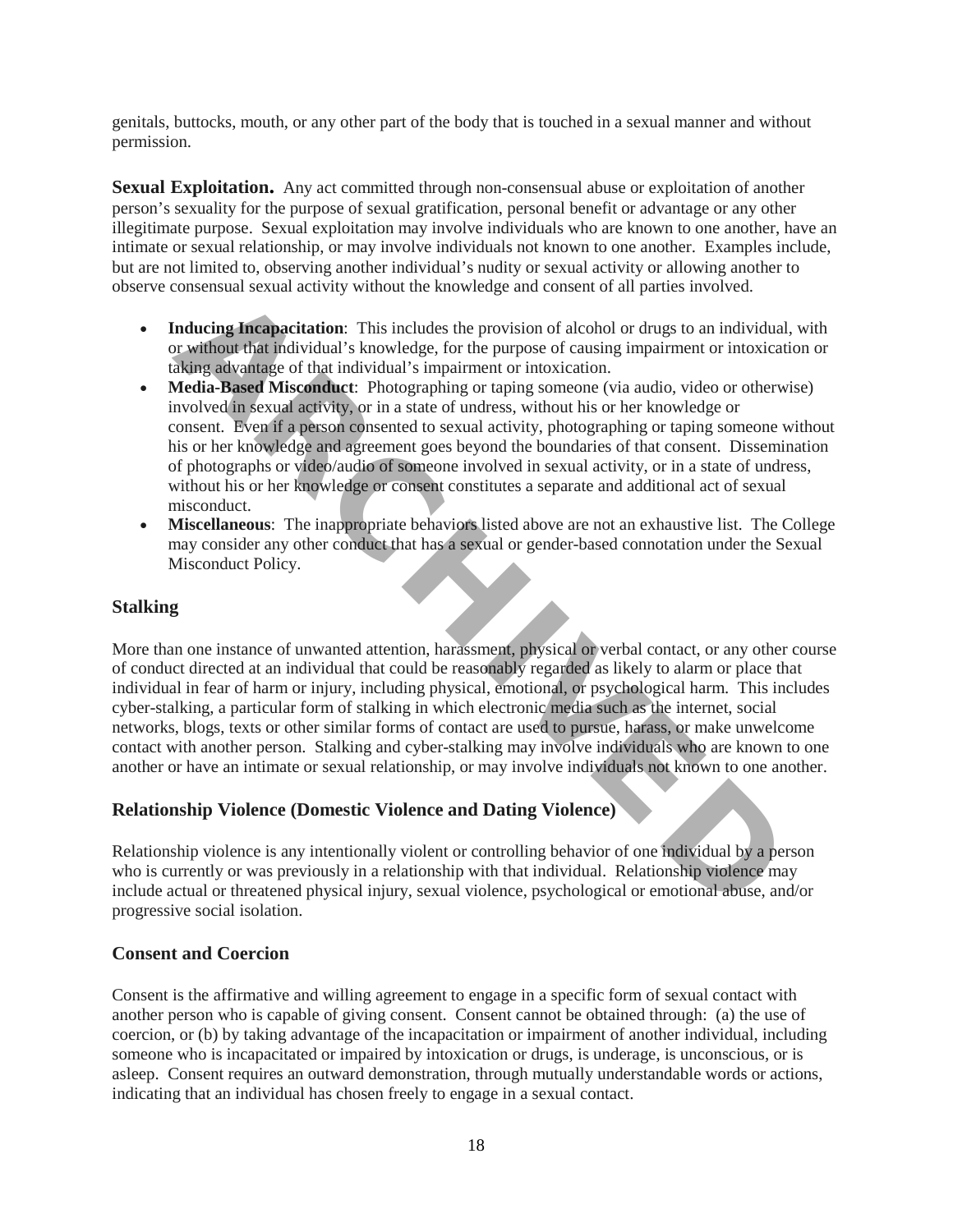Coercion is defined for purposes of this section as the application of unreasonable pressure to take part in sexual activity or in any of the prohibited conduct listed in this document. Unreasonable pressure can be exerted through physical or emotional force, intimidation, misuse of authority, or outright threats. When someone makes it clear that he or she does not want to engage in sexual activity or does not want to go beyond a certain point of sexual interaction, continued pressure beyond that point may be considered coercive. Ignoring or dismissing the objections of another person may also be a form of coercion.

Silence, passivity, or the absence of resistance does not imply consent. Relying solely on non-verbal communication may result in confusion about whether there is effective consent. It is important not to make assumptions. If confusion or ambiguity arises during a sexual interaction, it is essential that each participant stops and verbally clarifies the other's willingness to continue.

Consent can be withdrawn at any time. When consent is withdrawn, sexual activity must cease. Prior consent does not imply current or future consent; even in the context of an ongoing relationship, consent must be sought and freely given for each instance of sexual contact. An essential element of consent is that it be freely given.

In evaluating whether consent was given, consideration will be given to the totality of the facts and circumstances including, but not limited to, the extent to which an individual affirmatively uses words or actions indicating a willingness to engage in sexual contact, free from intimidation, fear, or coercion; whether a reasonable person in the position of the individual alleged to have committed the conduct would have understood such person's words and acts as an expression of consent; and whether there are any circumstances, known or reasonably apparent to the individual alleged to have committed the conduct, demonstrating incapacitation or fear. umptions. If confusion or ambiguity arises during a sexual interaction, it is essential that<br>the stops and verbally clarifies the other's willingness to continue.<br>
Cap box withdrawn at any time. When consent is withdrawn,

# **Retaliation**

Engaging in conduct that may reasonably be perceived to:

- adversely affect a person's educational, living, or work environment because of their good faith participation in the reporting, investigation, and/or resolution of a report of a violation of the Sexual Misconduct Policy; or
- discourage a reasonable person from making a report or participating in an investigation under the Sexual Misconduct Policy, any other College policy, or any other local, state, or federal complaint process, *e.g.*, filing a complaint with an entity like the U.S. Department of Education.

Retaliation includes, but is not limited to, acts or words that constitute intimidation, threats, or coercion intended to pressure any individual to participate, not participate, or provide false or misleading information during any proceeding under the Sexual Misconduct Policy. Retaliation may include abuse or violence, other forms of harassment, and/or making false statements about another person in print or verbally with intent to harm their reputation.

Retaliation can be committed by any individual or group of individuals, not just a Responding Party or a Complaining Party. Retaliation may constitute a violation of the Sexual Misconduct Policy even when the underlying report made did not result in a finding of responsibility. Retaliation, even in the absence of provable discrimination or harassment in the original complaint or charge, constitutes a serious violation of this policy.

# **Other Violation**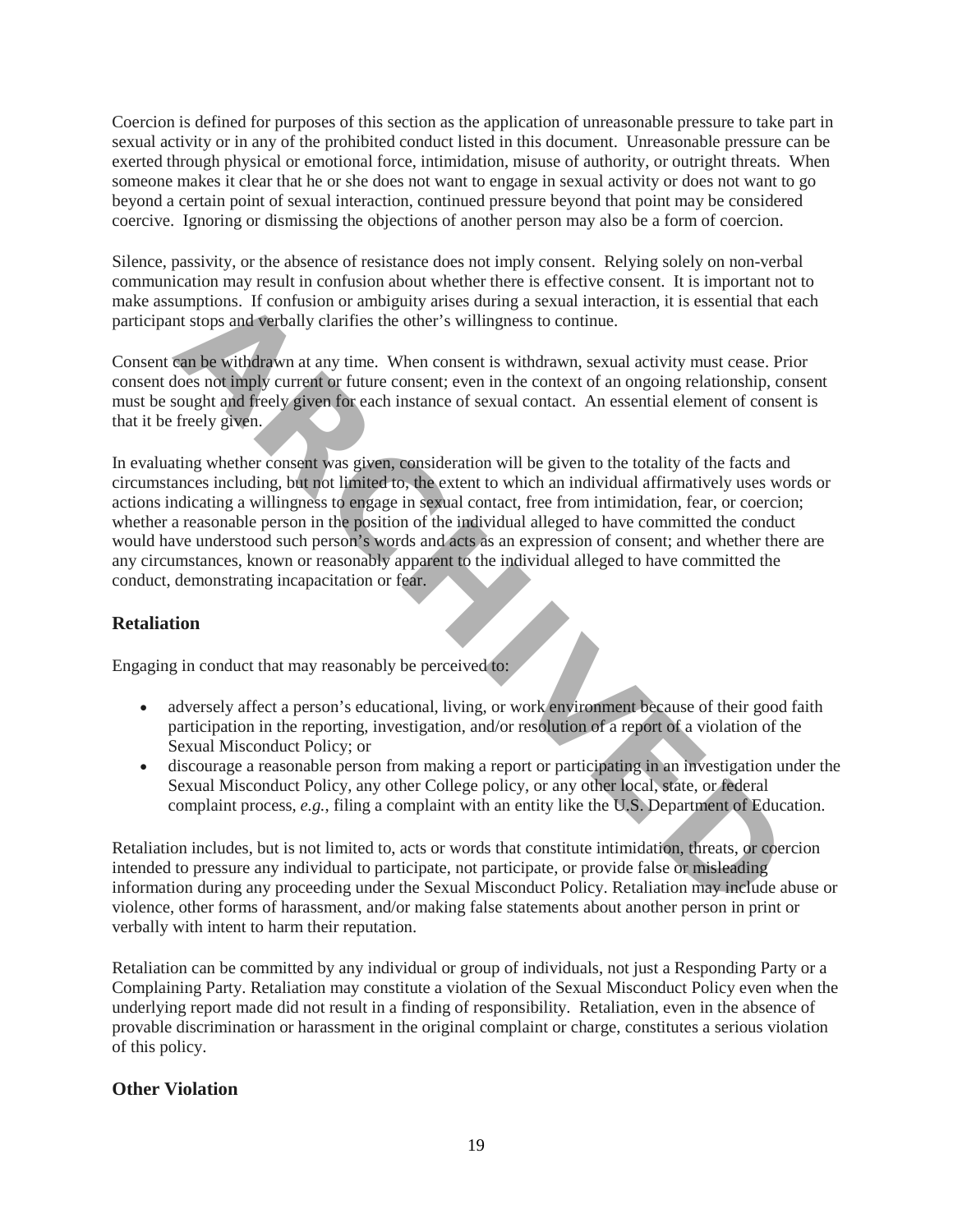Engaging in other conduct which is prohibited by this Policy (e.g., recording the proceedings) or failure to comply with a duty or obligation set forth in, or imposed pursuant to, this Policy (e.g., duty of honesty, duty of cooperation or duty to report).

# **B. Process for Investigating and Resolving Complaints**

This process describes how the College will investigate a report that an individual has engaged in conduct that could violate the College of the Holy Cross [Sexual Misconduct Policy,](http://www.holycross.edu/sexual-respect-and-title-ix/overview) and determine what, if any, safety measures and/or disciplinary sanctions are appropriate.

# **1. Initial Steps; Interim Measures**

l

After receiving a report of conduct that could fall under the Sexual Misconduct Policy, the Title IX Coordinator or his or her designee<sup>5</sup> will take a number of initial steps. These initial steps are not an investigation. Rather, these initial steps will enable the College to assess the need to take any immediate action to address the safety and health needs of the Complaining Party<sup>6</sup> and the College community, and to determine the next steps for investigating the reported conduct and the need for any interim measures.

These initial steps may include, but are not limited to, the following:

- **(a)** The Title IX Coordinator will contact the Complaining Party and encourage him/her/them to meet to discuss the nature and circumstances of the reported conduct, review relevant documentation that is available and address the need for any interim measures. Examples of interim measures with respect to sexual misconduct may include no-contact orders, requests for academic adjustments, changes to living, dining, transportation, working and/or immigration situations, statutorily provided leave to employees pursuant to M.G.L. c. 49, §52D, and other actions to address the situations and the Complaining Party's immediate physical safety and emotional needs and concerns on an interim basis. **Example 20**<br> **A[R](#page-19-0)CC**<br> **AC**<br> **AC**<br> **AC**<br> **AC**<br> **AC**<br> **AC**<br> **AC**<br> **AC**<br> **AC**<br> **AC**<br> **AC**<br> **AC**<br> **AC**<br> **AC**<br> **AC**<br> **AC**<br> **AC**<br> **AC**<br> **AC**<br> **AC**<br> **AC**<br> **AC**<br> **AC**<br> **AC**<br> **A**
- **(b)** The Title IX Coordinator will assess the reported conduct to determine whether the circumstances pose a threat to the health or safety of the College community that warrants issuance of a timely warning, a stay-away order for any persons, or any other interim protections, including, but not limited to, suspension of a student, placing an employee on leave, or restricting any individual from other privileges prior to completing an investigation. During the interim action, the College reserves the right to prohibit the individual from entering upon the College's property or participating in any College activities absent written authorization from an appropriate College official. The failure of an individual to comply

<span id="page-19-0"></span><sup>&</sup>lt;sup>5</sup> Where the Title IX Coordinator is listed as the designated point of contact for any role in the Sexual Misconduct Policy, he or she may designate a Deputy Title IX Coordinator or another qualified member of the College community to assume the role at issue, as necessary and appropriate.

<span id="page-19-1"></span> $6$  The individual who experienced conduct that may have violated the Sexual Misconduct Policy will be referred to as the "Complaining Party." The individual who is alleged to have violated the Sexual Misconduct Policy will be referred to as the "Responding Party." When the Complaining Party and the Responding Party are discussed collectively, they will be referred to as the "Parties" and may be referred to as a "Party." There may be instances where another person, who has not experienced but is aware of the occurrence of prohibited conduct, may bring a complaint under the Sexual Misconduct Policy, and that person is referred to as the "Reporting Party." In those limited circumstances, the College will determine which of the protections provided to the Complaining Party under the Sexual Misconduct Policy are also applicable to the Reporting Party.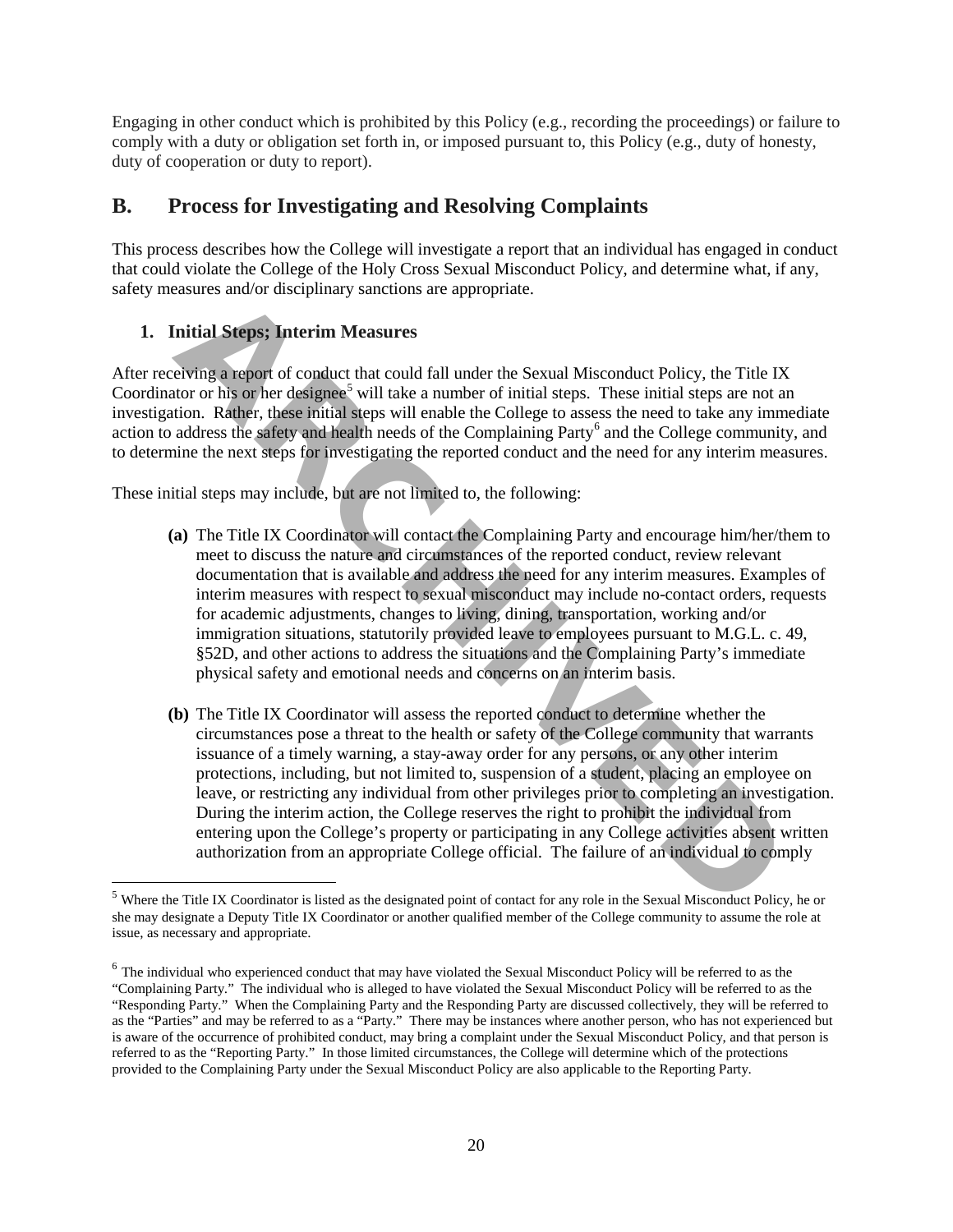with an interim restriction is a violation of this Policy and may lead to additional disciplinary action. The decision to impose interim restrictions will be communicated by the Title IX Coordinator in writing and will be effective immediately.

- **(c)** The Title IX Coordinator will notify the Complaining Party about: (a) the availability of the Sexual Misconduct Policy; and (b) the right to report and the right to decline to report the matter to Department of Public Safety and/or to local law enforcement if the conduct is potentially criminal in nature (and that such a report will not change the College's obligation to potentially investigate the matter but it may briefly delay the timing of the investigation if a law enforcement agency requests that the College delay its process for a reasonable amount of time to allow it to gather evidence of criminal conduct).
- **(d)** The Title IX Coordinator will notify the Complaining Party of the available resources for seeking medical treatment, counseling, spiritual guidance, or other interim measures. See Sections IV and V.
- **(e)** If the Title IX Coordinator determines the reported conduct could, in any way, trigger the Sexual Misconduct Policy, he or she will contact the Complaining Party to discuss that determination. In connection with allegations of sexual misconduct, if, at this time, the Complaining Party requests that the process not move forward, the College will weigh that request against the College's obligation to address any risk of harm to the Complaining Party or other individuals in the community and the nature of the incident or conduct at issue. Except in limited circumstances in which a Complaining Party's request not to proceed to investigation is granted, the Title Coordinator will proceed to Section VII.B.3. For further information, please see Section VI.A.1. a law enforcement agency requests that the College delay its process for a reasonable<br>of time to allow it to gather evidence of criminal conduct).<br> **ADM**<br> **ARCHIVEDON**<br> **ARCHIVEDON**<br> **ARCHIVEDON**<br> **ARCHIVEDON**<br> **ARCHIVED**<br>
- **(f)** If the Title IX Coordinator determines that the reported conduct would not, in any way, trigger the Sexual Misconduct Policy, he or she will advise the Complaining Party of such in writing and refer the reported conduct to the appropriate administrator for handling consistent with any other appropriate College policy. (If new information is subsequently provided, the decision whether or not to investigate the reported conduct may be reevaluated.)

#### **2. Optional Informal Resolution Procedure**.

*The following Informal Resolution Procedure may not be used in an effort to resolve allegations of Sexual Violence, Other Inappropriate Sexual Contact, Inducing Incapacitation, Stalking or Relationship Violence, as each of those terms is defined in the Sexual Misconduct Policy.*

At any time prior to convening a Determination Panel, a Party may request an informal resolution of a complaint rather than an investigation by contacting the Title IX Coordinator. All Parties and the Title IX Coordinator must agree to informal resolution for this option to be used. The Title IX Coordinator will assess the request for informal resolution against the severity of the alleged violation and the potential risks to campus community members. If the Title IX Coordinator determines that informal resolution is appropriate, the Title IX Coordinator will notify the Parties. The Title IX Coordinator will designate a College representative to facilitate a dialogue with the Parties in an attempt to reach a resolution. The allegation will be deemed resolved when the Parties expressly agree to an outcome that is acceptable to them which is approved by the Title IX Coordinator in consultation with other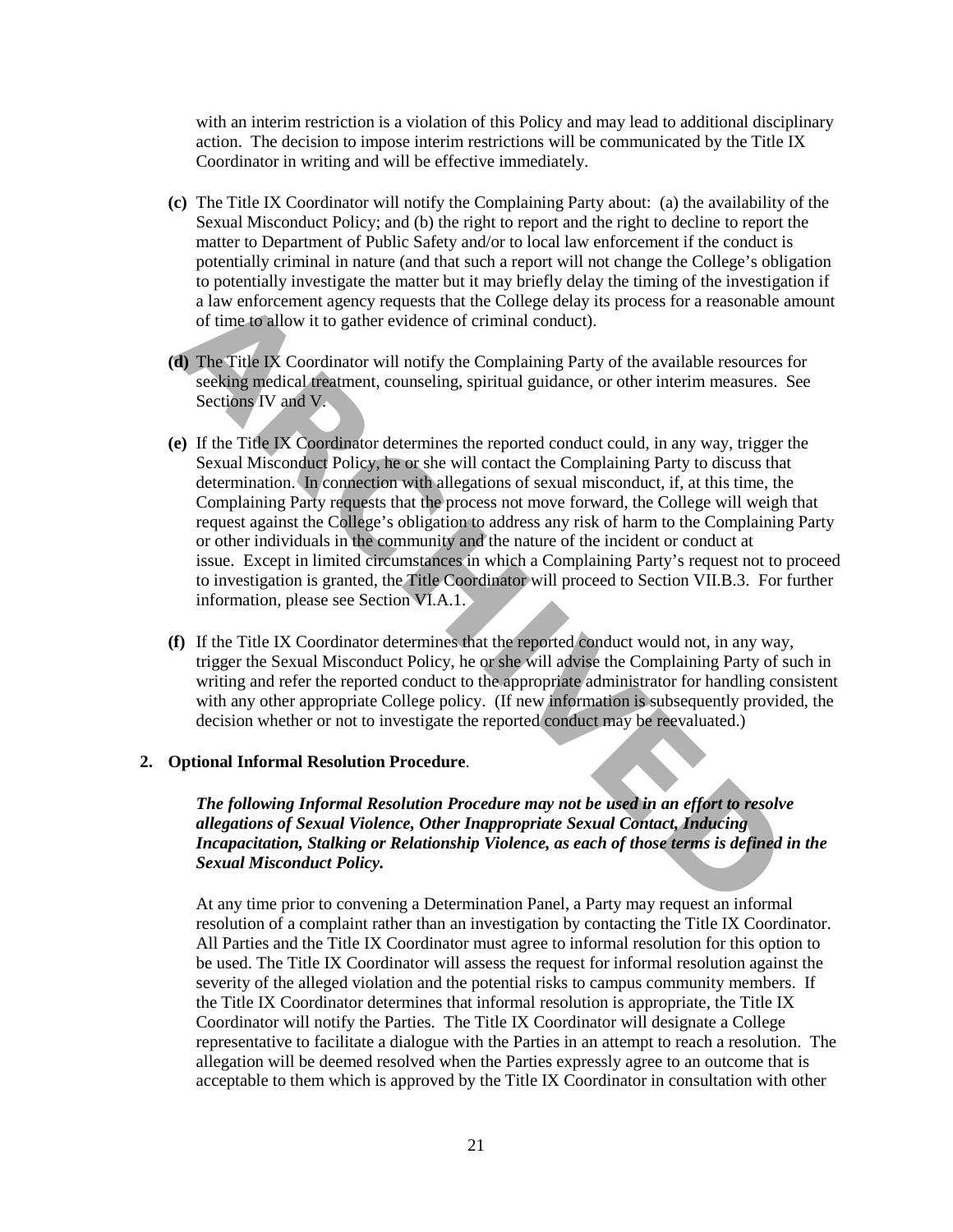appropriate College administrators. A Party may withdraw from the informal resolution process at any time.

The Title IX Coordinator may initiate an investigation at any time that deems it appropriate in his or her sole discretion.

#### **3. The Investigation Phase**

 $\overline{\phantom{a}}$ 

- **(a) Notice of an Investigation.** If it is determined that the reported conduct could trigger the Sexual Misconduct Policy and an investigation is required, the Title IX Coordinator will prepare a written notice to the Complaining Party and Responding Party that will include a brief description of the allegations, the portions of the this Policy that are alleged to have been violated, and any interim measures in place about which either Party must be made aware. This written notice does not constitute a finding or a determination of responsibility.
- **(b) Information about Advisors in Connection with Allegations of Sexual Violence, Other Inappropriate Sexual Contact, Relationship Violence and Stalking.** In connection with an allegation of sexual misconduct involving sexual violence, other inappropriate sexual contact, relationship violence or stalking<sup>7</sup>, each Party, including any Reporting Party, may have a single advisor of such Party's choice present during any College disciplinary proceeding, including any related meeting, interview, or hearing, held pursuant to the Sexual Misconduct Policy. Advisors may not participate actively while present at any disciplinary proceeding and may not speak or otherwise communicate on the part of the Party that the advisor is advising. However, the advisor may ask to suspend any meetings, interviews, or hearings briefly to provide private consultation related to the disciplinary proceeding in progress. An advisor is subject to the same confidentiality expectations applicable to others in attendance. Accommodations, including scheduling of interviews or reviews, generally will not be made for any advisers if they unduly delay the process. The advisor is not permitted to attend a meeting or proceeding without the Party without the prior approval of the Title IX Coordinator, as determined in his/her sole discretion. The College reserves the right to take appropriate action regarding any advisor who disrupts the process, or who does not abide by the restrictions on their participation as determined in the sole discretion of the Title IX Coordinator. A union-represented employee who is a Responding Party may choose as an advisor a person who is not a union representative, if the Responding Party does not desire to have the union representative participate in the proceeding. Social Misconduct Policy and an investigation is required, the Title IX Coordinator prepare a witten notice to the Complision is required, the Title IX Coordinator prepare a witten notice to the Complision is required, the
- **(c) Support Services and Resources.** The Parties should review Sections IV and V regarding the available support services and resources at the College and in the community. At the request of either Party or witness, the Title IX Coordinator can discuss further the support services, resources, and options available.
- **(d) Designation of Investigator.** The Title IX Coordinator will designate at least one investigator to conduct a prompt, fair, and impartial investigation of the reported conduct and prepare a report of investigative findings (the "Investigative Report"). At the College's

<span id="page-21-0"></span><sup>&</sup>lt;sup>7</sup> Advisors are not permitted in connection with investigations of any other allegations of violations of the Sexual Misconduct Policy. Nothing in the College's Sexual Misconduct Policy is intended to undermine or alter any rights afforded to a union-represented employee, as provided by applicable law or any collective bargaining agreement, including, but not limited to, a union-represented employee's *Weingarten* rights.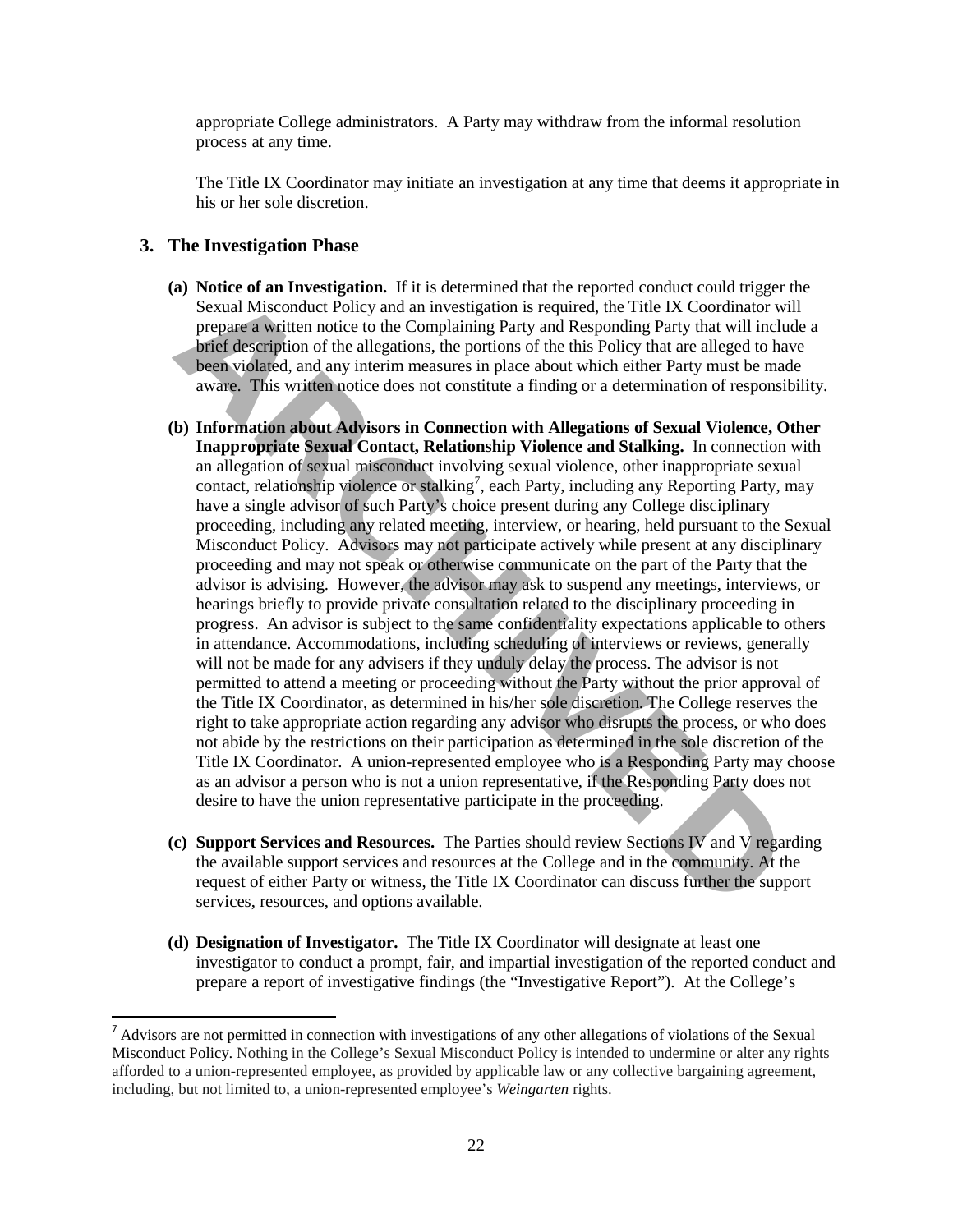discretion, the investigator may be an internal or an external investigator and more than one investigator may be assigned. All investigators – internal or external – will be selected from a group of qualified and trained individuals employed by the College or engaged by the College for the purpose of conducting investigations under the Sexual Misconduct Policy. The Title IX Coordinator will provide the Parties with the name of the person(s) assigned to investigate the reported conduct (the "Investigator(s)"). As soon as possible, but no later than three (3) calendar days after delivery of the identity of the Investigator(s), the Parties should inform the Title IX Coordinator (in writing) of any conflicts of interest with regard to the selected Investigator(s). The Title IX Coordinator will consider the nature of the conflict and determine if different individuals should be assigned as Investigator(s). The Title IX Coordinator's decision regarding any conflicts is final. The Title IX Coordinator may consult with other College personnel (e.g., the chair of the Committee on Faculty Affairs in the case of teaching faculty) to discuss any conflicts of interest.

- **(e) Nature of the Investigation.** The investigation will include separate interviews with the Complaining Party, the Responding Party, and any witnesses whom the Investigator(s) believe will provide necessary and relevant information. The investigation may include the review of documentation or other items relevant to the reported conduct. The Investigator(s) will provide the Parties with written notice of meetings at which their presence is required.
- **(f) The Parties' Identification of Potential Witness and Documentation.** The Parties have the opportunity (and are expected) to provide the Investigator(s) with the identification of potential witnesses who have specific information about the reported conduct and with whom they would like the Investigator(s) to speak. The Parties also have the opportunity (and are expected) to provide the Investigator(s) any documentation or other items or questions they would like to be considered. All information described in this section must be presented to the Investigator(s) in writing and include a brief description as to how the persons, documents, and/or items are relevant to the reported conduct. This information must be provided to the Investigator(s) during the Investigation Phase and without delay upon becoming aware of it. The Investigator(s) will exercise discretion in their determination of what information to consider and which potential witnesses identified by the Parties can provide relevant information to the investigation. the conflict and determine if different individuals should be assigned as Investigator<br>
Title IX Coordinator's decision regarding any conflicts is final. The Title IX Coordinal<br>
may emsult with other College personnel (e.g
- **(g) Investigation Prohibitions.** Neither Party will be permitted to question or cross-examine the other Party directly during the investigation or disciplinary proceedings. Moreover, the Investigator(s) generally will not gather or consider information related to either Party's sexual history outside of the conduct in question.
- **(h) Responding Party Voluntary Agreement to Policy Violation.** At any point prior to convening a Determination Panel, a Responding Party may agree in writing to the alleged violation(s) of the Sexual Misconduct Policy and, in the cases of sexual harassment not involving sexual violence, other inappropriate sexual contact, sexual exploitation, stalking or relationship violence, a proposed sanction. In cases of sexual violence, other inappropriate sexual contact, sexual exploitation, stalking or relationship violence, the individuals responsible for imposing sanctions will determine and impose sanction(s) pursuant to Section VII.B.5(a) below.

#### **4. Investigative Report and Determination of Responsibility by Determination Panel**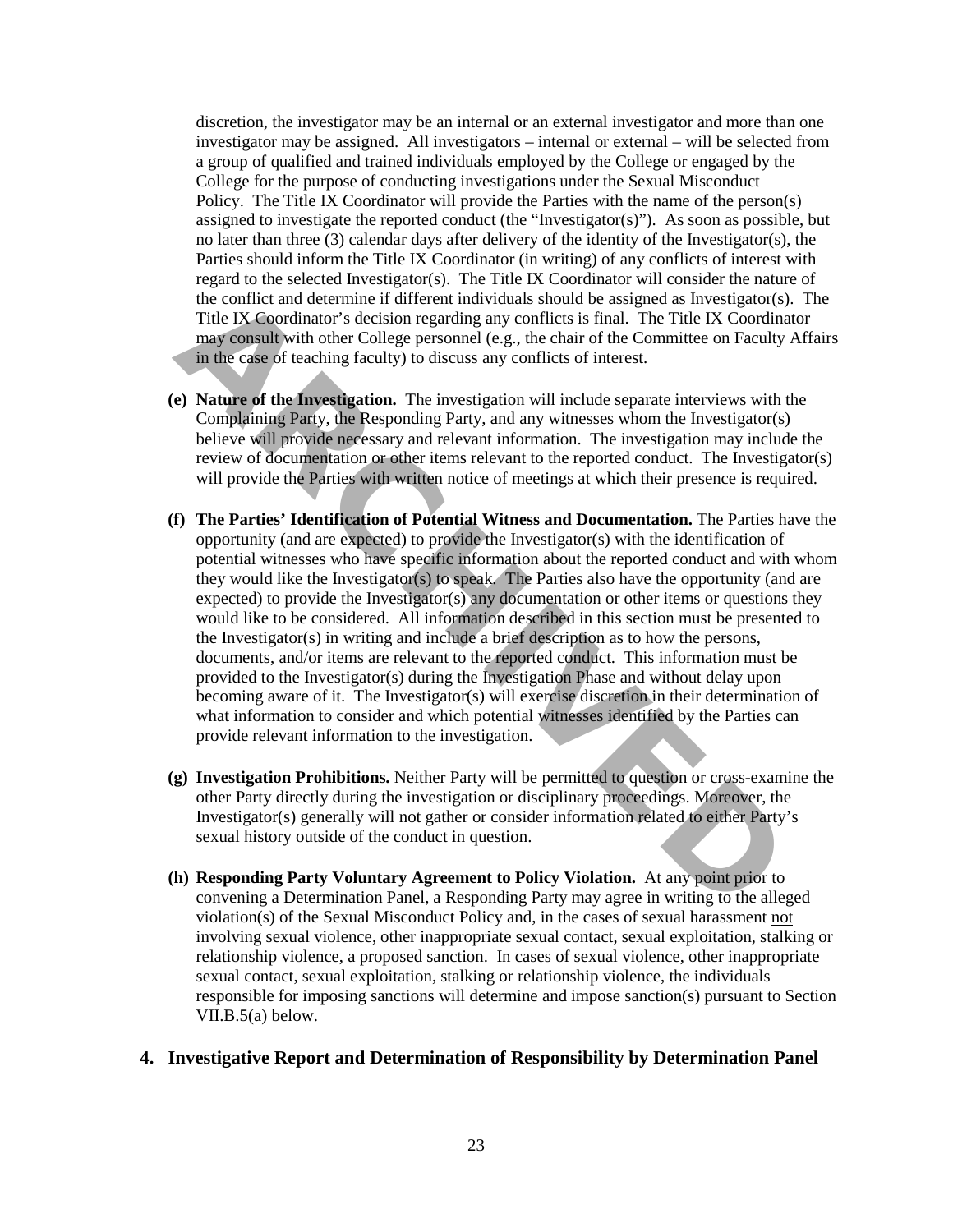- **(a) Content of the Investigative Report.** At the conclusion of the Investigation Phase, the Investigator(s) will prepare an Investigative Report, which should include a summary of the factual information presented during the Investigation Phase, a separate section where the Investigator(s) point out relevant consistencies or inconsistencies (if any) between different sources of information, and a separate section describing the Investigator(s)' perception of the demeanor of the individuals interviewed. The Investigative Report will not include a determination by the Investigator(s) as to whether a Party has violated the Sexual Misconduct Policy or what sanctions may be appropriate. These determinations will be made by the Determination Panel, as described below.
- **(b) Review by the Parties.** The Parties will have an opportunity to review the Investigative Report and may submit written comments about the content of the Investigative Report to the Investigator(s) within five (5) calendar days of the date they are notified that the Investigative Report is available for review. This review will take place at a secure location and in a secure manner determined by the College. The time to submit written comments can be extended for a brief period if the Title IX Coordinator concludes, in his/her sole discretion, that the additional time is warranted. Likewise, the secure location and manner of reviewing the Investigative Report can be modified if the Title IX Coordinator deems it necessary and appropriate. Each Party may have such Party's advisor review the Investigative Report with them. Photographs or any other copies of the Investigative Report are not allowed by either Party or advisor. The comments submitted by the Parties may not exceed ten (10) double spaced pages unless a higher page limit is otherwise determined to be necessary and appropriate in the sole discretion of the Title IX Coordinator. After reviewing the submissions, if any, from the Parties, the Investigator(s) may determine that either additional investigation is required or no further investigation is needed. If further investigation is conducted, the Investigator(s) will include any additional relevant information in the Investigative Report. The Investigative Report will then be submitted to the Title IX Coordinator. Any submissions made by either Party pursuant to this section, as well as any other documentation deemed relevant by the Investigator(s), will be attached to the Investigative Report. **b) Review by the Parties.** The Parties will have an opportunity to review the Investigative Report and may submit written comments about the content of the Investigative Report The Schib in five (5) called are we are prov
- **(c) Convening the Determination Panel.** The Title IX Coordinator will convene a three member determination Panel (the "Determination Panel") from a previously established pool of College community members trained to decide cases pursuant to this Policy and sexual misconduct cases. In no instance shall the Panel include students. In the event that a Responding Party is a teaching faculty member<sup>8</sup>, at least one of the members of the Determination Panel shall be a tenured faculty member. The Title IX Coordinator will provide the Parties with the names of the persons assigned as the Determination Panel members for their case. As soon as possible, but no later than three (3) calendar days after delivery of the identity of the assigned Determination Panel members, the Parties should inform the Title IX Coordinator (in writing) of any conflicts of interest in regard to the selected members assigned to the Determination Panel. If a conflict of interest is raised regarding any of the individuals assigned to the Determination Panel, the Title IX Coordinator will consider the nature of the conflict and determine if different individuals should be assigned to the Determination Panel. The Title IX Coordinator may consult with other College personnel (and shall consult with the chair of the Committee on Faculty Affairs in the case of any conflict of interest with respect to a proposed Determination Panel member

l

<span id="page-23-0"></span> $8$  For purposes of this Policy, the "teaching faculty" is defined by reference to Chapter I, Section A of the Faculty Statutes.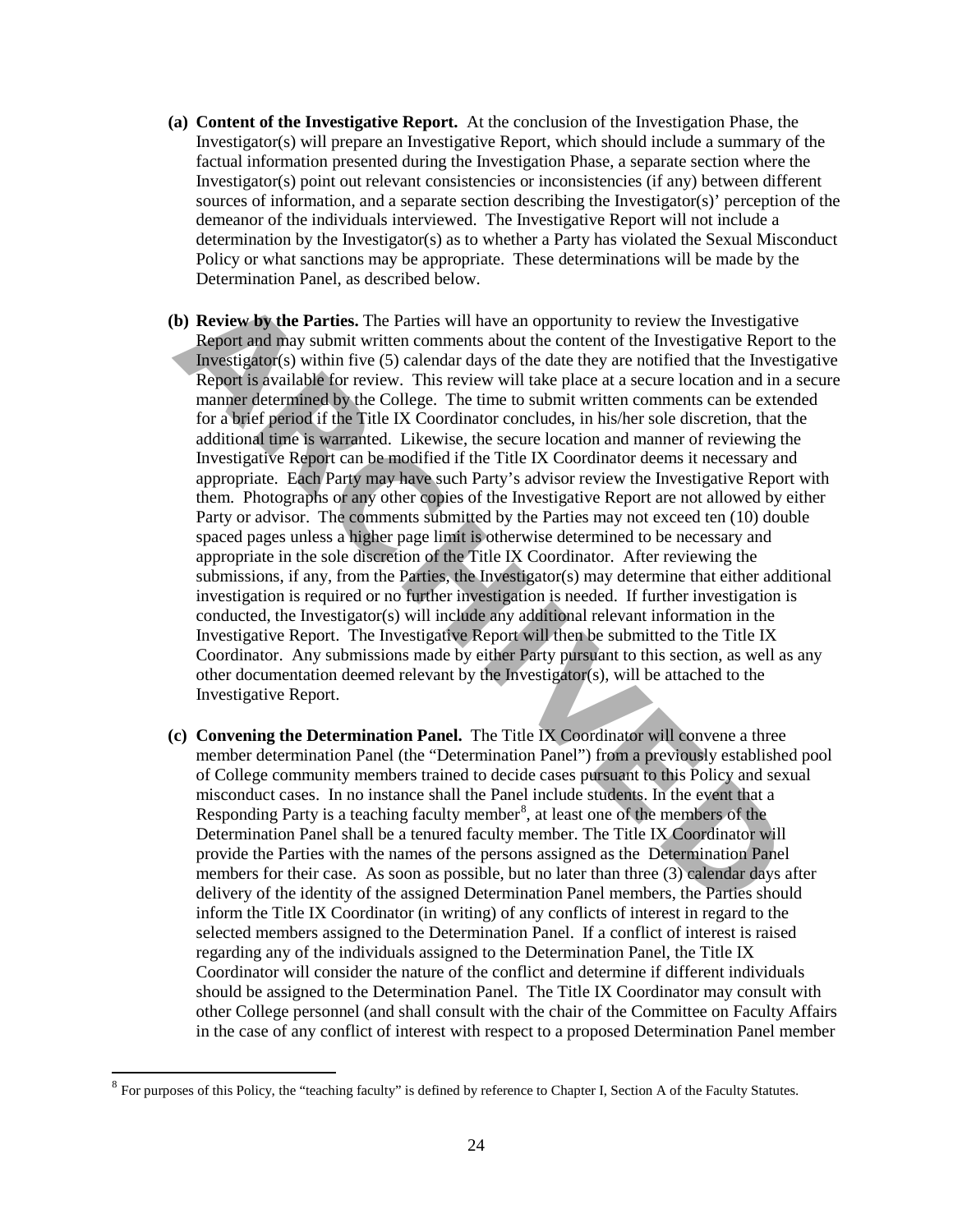who is a teaching faculty member) to assess any conflicts of interest. The Title IX Coordinator's decision regarding any conflicts is final. The Title IX Coordinator will then submit the Investigative Report to the Determination Panel members and set a subsequent date for the Determination Panel to meet to determine responsibility.

- **(d) Review and Determination by the Determination Panel.** The Determination Panel will make a determination as to whether or not the Responding Party is responsible for violating the Sexual Misconduct Policy by having engaged in some or all of the reported conduct. The Determination Panel has the authority to accept the Investigative Report without seeking additional investigation, or to ask the Investigator(s) to conduct additional investigation on specific points. The Determination Panel, in its discretion, may invite the Investigator(s) to attend a Determination Panel meeting if the Panel believes it would be helpful to have an opportunity to ask the Investigator(s) any questions arising from the Investigative Report. The Determination Panel also has the authority, in their discretion, to speak directly with any persons identified in the Investigative Report. The Determination Panel, as the ultimate decision-maker in the matter, is provided broad discretion.
- **(e) Notification of Decision.** Upon reaching a determination of responsibility, the Determination Panel will provide a written notification of its decision to the Title IX Coordinator. If sanctions are necessary, they will be assigned in accord with Section VII.B.5, below. The notification will consist of a brief statement of the allegations and the determinations made by the Determination Panel and with respect to a Responding Party who is a student, any sanctions that are imposed pursuant to Section VII.B.4. While the notification may, at the discretion of the Determination Panel, include a brief description of the determination process, it will not include any recommendations for sanctions with respect to Responding Parties who are employees or faculty members. additional investigation, or to ask the Investigator(s) to conduct additional investigation<br>since a step contribution Panel, in its discretion, may invite the Investigation<br>atiend a Determination Panel metalling if the Pan
- **(f) Standard of Proof.** All findings and determinations of responsibility under the Sexual Misconduct Policy will be made using a preponderance of the evidence standard. This standard requires the determination of whether it is more likely than not that a fact exists or a violation of the Sexual Misconduct Policy occurred.

Please note that the preponderance of the evidence standard is not the standard used for criminal culpability in most jurisdictions and a determination of responsibility under the Sexual Misconduct Policy does not equate with a finding of a violation of criminal laws. Conversely, lack of a prosecution or conviction in a criminal proceeding does not necessarily imply that the College's Sexual Misconduct Policy was not violated. The two procedures are significantly different and utilize different standards for determining violations.

- **(g) Student Groups, Organizations and Teams**. A student group, organization or team may be held collectively responsible for a violation of this Policy when one or more members of the group or other individuals associated with the group, organization or team are found responsible for a violation of this Policy and the Determination Panel separately determines that:
	- members of the group, organization or team acted in concert with respect to misconduct;
	- the individual found responsible for committing the misconduct was either acting on behalf of the group, organization or team or engaged in an activity sponsored, financed or endorsed by the group, organization or team or its leaders;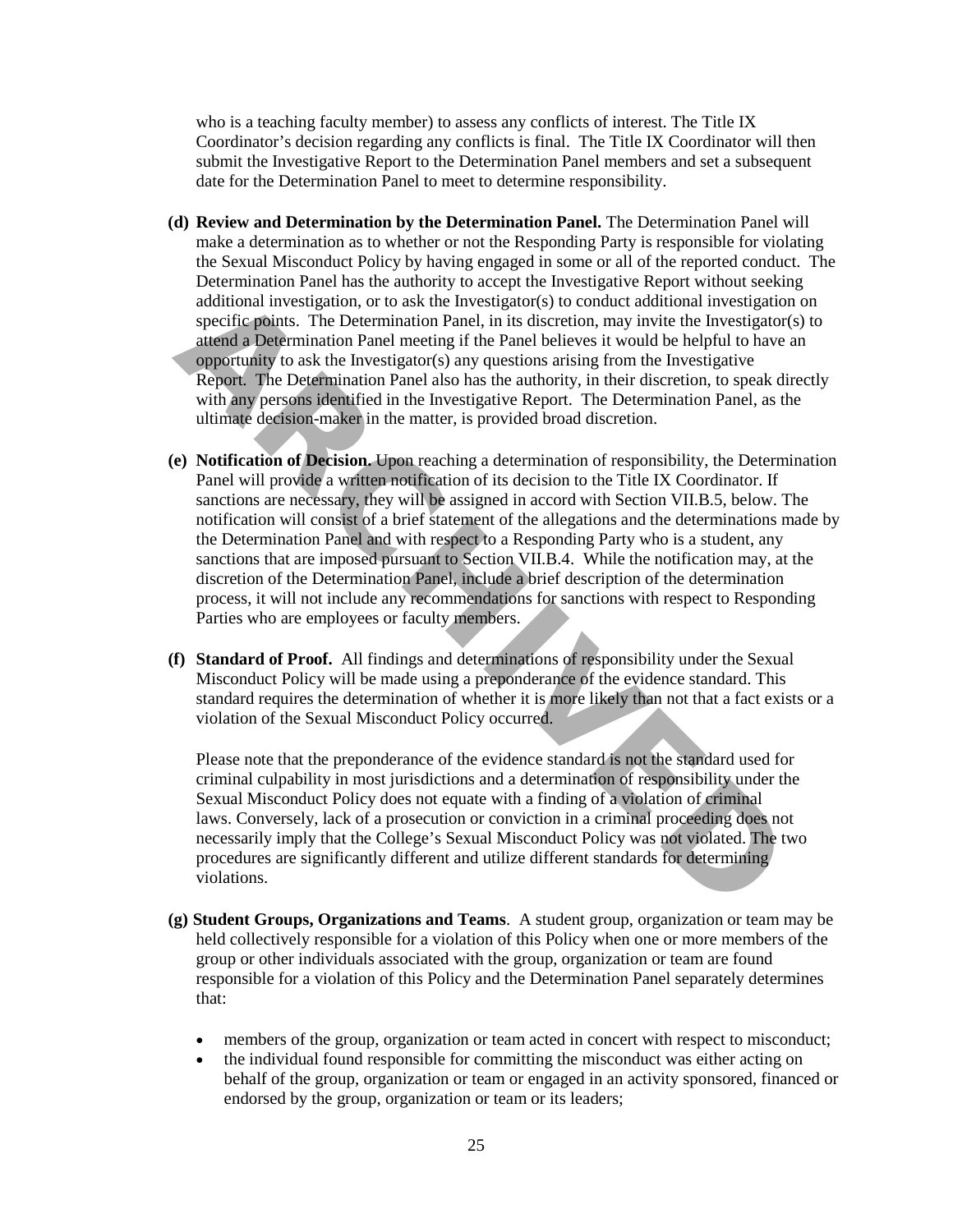- the misconduct grows out of, occurs during, or is related to any activity or event sponsored, financed or endorsed by the group, organization or team;
- any leader, officer, or team captain of group, organization or team had knowledge of the misconduct or incident before or while it occurred and failed to take corrective action; and/or
- a pattern of individual misconduct by members of the group, organization or team is found to exist.

The designated student leader or leaders (e.g., president, officer(s), or team captain(s)) shall represent the student group, organization or team throughout the process. There shall be no right of individual appeal of any member of the student group, organization or team to a group sanction.

### **5. Determining Sanctions**

- **(a) Sanctioning Decision.** The College employees responsible for determining sanctions are as follows:
	- **(i) Students**. Sanctions regarding students and student groups, organizations and teams will be determined by the Determination Panel. The Determination Panel, in its discretion, may ask a Student Affairs representative to appear before and address the Determination Panel regarding sanctions. The Determination Panel's determination will be shared with the Parties as set forth in Section VII.B.6. Sanctions may be determined during the same meeting in which responsibility is determined, as set forth in Sections VII.B.4(c) and (d).
- **(ii) Teaching Faculty**. The Title IX Coordinator will provide the Vice President for Academic Affairs and Dean of the College ("Dean of the College") with a copy of the Determination Panel's written notification of its determination of responsibility as well as the Investigative Report. The Dean of the College will determine an appropriate sanction(s). If the Dean determines that a sanction of dismissal for is recommended, the sanction will be reviewed pursuant to the *Statutes of the Faculty (*or after such time as the *Statutes of the Faculty* are amended to remove sanctions of dismissal under the Sexual Misconduct Policy from review under *Statutes of the Faculty*, Section VII.B.7(b)). The Dean will then provide written notification to the Title IX Coordinator of the action taken with regard to the faculty member. represent the student group, organization or team throughout the process. There shall<br>right of individual appeal of any member of the student group, organization or team to<br>group Sanctions<br>and four group Sanctions<br>**APCONET** 
	- **(iii) Exempt Employees, Other Than Teaching Faculty**. Sanctions regarding exempt employees, as defined by the College, will be determined by the Employee's Vice President (or his/her designee). The Director of Human Resources (or his/her designee) will be consulted on any sanction. The Title IX Coordinator will provide such vice president and director with a copy of the Determination Panel's written notification of its determination of responsibility as well as the Investigative Report.
	- **(iv) Non-Exempt Employees.** Sanctions regarding non-exempt employees, as defined by the College, vendors, independent contractors and other third parties will be determined by the Director of Human Resources (or his/her designee). The Title IX Coordinator will provide the Director of Human Resources with a copy of the Determination Panel's written notification of its determination of responsibility as well as the Investigative Report.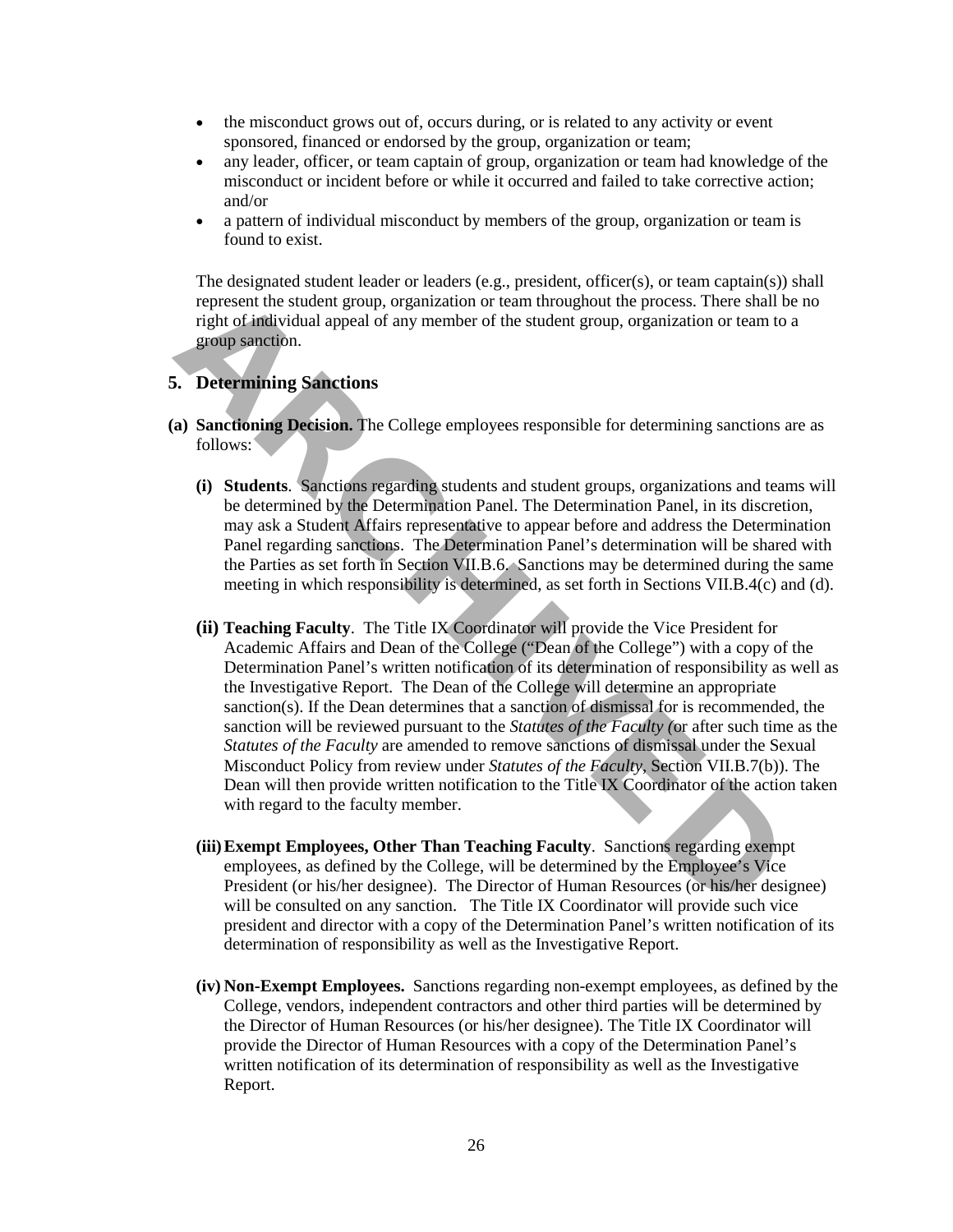#### **(b) Types of Sanctions.**

- (i) **Employees, including Faculty Members.** Sanctions imposed with respect to Responding Parties who are employees or faculty members may include, but are not limited to, one or more of the following: dismissal from employment, non-renewal of an employment contract, suspension, probation, reprimand, warning, training and/or counseling, no-contact order, among others.
- (ii) **Students.** Sanctions may include, but are not limited to, one or more of the following: expulsion, suspension, probation, reprimand, warning, restitution, education/counseling, no-contact order, restriction from extracurricular programs or activities, loss of leadership opportunity or positions in activities, housing restriction/relocation, and/or loss or restriction from College employment. **Explasion, suspension, probation, reprimand, warning, restitution, education/couno-conductordre, restriction from extracturical programs or activities, loos of leading to propertunity or positions in activities, housing r** 
	- (iii) **Student Groups, Organizations and Teams.** Sanctions for groups, organizations and teams may include suspension, revocation or denial of registration or recognition, probation, reprimand, warning, restitution, education, restriction, among other possible sanctions
	- (iv) **Considerations.** In determining an appropriate sanction, the College may take into account the following:
		- The nature and circumstances of the misconduct.
		- The impact of the misconduct on the Complaining Party.
		- The impact of the misconduct on the College community.
		- The disciplinary history of the Party deemed responsible.
		- Any other mitigating or aggravating circumstances in order to reach a fair and appropriate resolution in each case.
		- Range of sanctions typically imposed for similar violations.

### **Possible sanctions for those found responsible for sexual violence, other nonconsensual sexual contact, domestic/dating violence, stalking and hate crimes:**

10 hours community service 15 hours community services 20 hours community service 25 hours community service Reflection paper 1 hour educational training 2 hours educational training 3 hours educational training 4 hours educational training 5 hours educational training Probation 1 semester Probation 2 semesters Probation 3 semesters Probation 4 semesters Probation 5 semesters Probation 6 semesters Probation 7 semesters

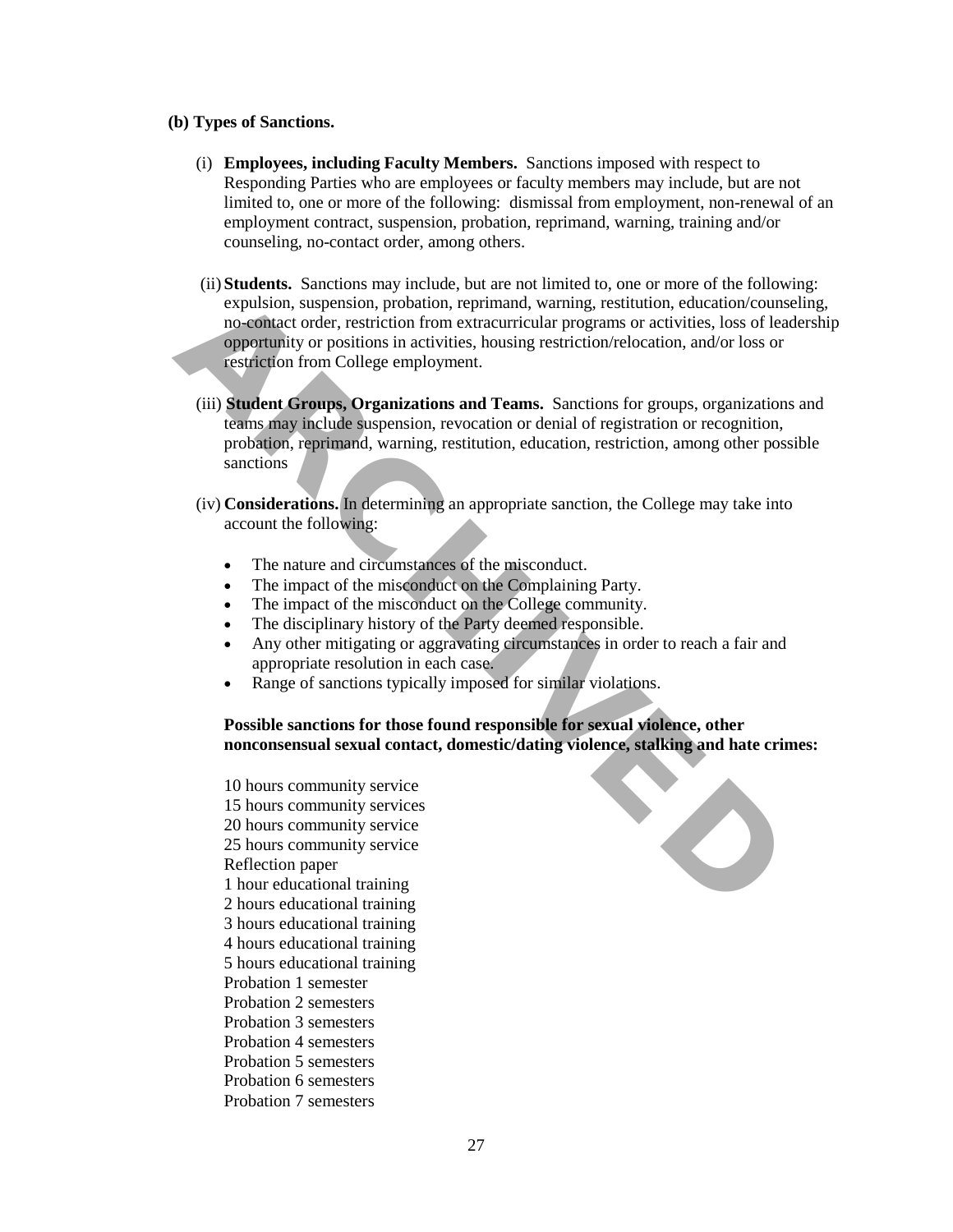Probation 8 semesters Suspension 1 semester Suspension 2 semesters Suspension 3 semesters Suspension 4 semesters Suspension 5 semesters Suspension 6 semesters Suspension 7 semesters Suspension 8 semesters Suspension 9 semesters Suspension 10 semesters Expulsion/termination of employment *Except for expulsion/termination of employment, all sanctions may be combined with one or more other sanctions listed in Section VII.B.5(b)(i) or (ii) above* 

(v) **Additional Remedies.** The sanctioning authority described in Section VII.B.5(a) may also identify additional remedies to address the effects of the conduct on the impacted Party. Remedies may include extending or making permanent any interim or safety measures. If a Complaining Party declined or did not take advantage of a specific service or resource previously offered, the College may re-offer the service as applicable or necessary. The Title IX Coordinator also may consider broader remedial action for the campus community, such as increased supervision or monitoring, targeted or increased education and prevention efforts, and review of policies and procedures. In addition, in the Title IX Coordinator may refer any matter raised, but not addressed hereunder, that may potentially violate any other College policy, rule, or procedure to the appropriate College officials to address such matters, irrespective of the finding under this Policy. Suspension 9 semesters<br>
Suspension 10 semesters<br>
Expension 10 semesters<br>
Expension 10 semesters<br>
Expension/termination of employment. all sanctions may be combined<br>
or more other semetions listed in Section VII.B.5(b)(i) o

#### **6. Notification of Investigation Outcome**

Upon completion of Sections VII.B.4 or 5, as necessary, the Title IX Coordinator will inform the Parties simultaneously and in writing of (i) the outcome of the disciplinary proceeding; and (ii) the procedures for either Party to appeal the result of the disciplinary proceeding. The Title IX Coordinator will also inform other College officials with a legitimate educational interest about the outcome of the finding. Notice to these other individuals will be accompanied with a request that the information should remain confidential except in situations in which disclosure is necessary to protect the safety of the community.

If the alleged victim is deceased as a result of a crime involving sexual assault, other nonconsensual sexual contact, stalking, domestic/dating violence or hate crime, the next of kin of such alleged victim will be provided the notice of outcome upon written request to the Title IX Coordinator.

# **7. Appeals**

#### **(a) All Appeals (Other Than Appeals Involving a Responding Party Who Is a Teaching Faculty Member with a Recommended Sanction of Dismissal).**

The following appeal process applies to all appeals other than any appeal involving a determination in which a Responding Party is a Teaching Faculty Member with a recommended sanction of dismissal which are addressed under Section VII.B.7(b) below.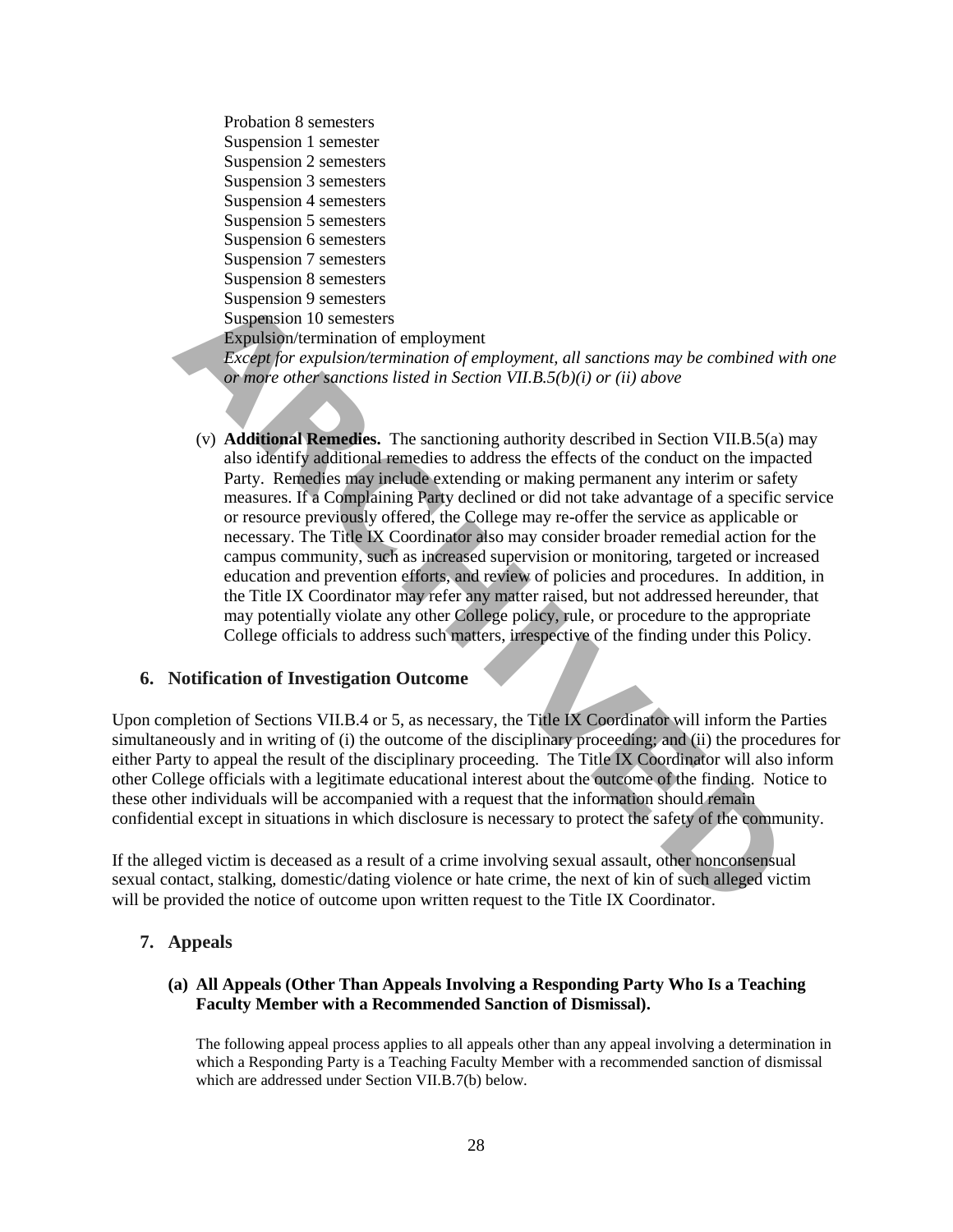Within seven (7) calendar days of the delivery of the notice of the decision of responsibility and/or sanction, either Party may appeal the decision by submitting to the Title IX Coordinator a letter stating why the Party requesting the appeal believes the determination of responsibility and/or the sanctions were inappropriate. A Party appealing under this section may only appeal on the following grounds:

- **Procedural error** by the Investigator(s) or Determination Panel that materially prejudiced the Party requesting review; and/or
- **Newly discovered material information** that was not known to the Party requesting review and not available to the Investigator(s), the Determination Panel, or the individual determining the sanction, and which likely would have changed the finding of responsibility or the sanction imposed had it been available.

The Party submitting the appeal must set forth in detail the grounds for review and must attach all materials that he or she wishes to have considered in the appeal process. The Title IX Coordinator will provide a copy of the appeal submitted by one Party to the other Party.

**The Appellate Officer(s):** In the instance of an appeal under this Section VII.B.7(a), the Title IX Coordinator will appoint one or more Appellate Officer or Officers (the "Appellate Officer(s)") from a previously established pool of College employees who have received training on sexual misconduct cases and appeals; in any case involving a teaching faculty member, there will be a three Appellate Officer panel, including at least one tenured faculty member (selected by the Title IX Coordinator in consultation with the chair of the Committee on Faculty Affairs). The Vice President of Student Affairs (or his/her trained designee) generally will be the Appellate Officer for matters in which a Responding Party is a student. The Title IX Coordinator will provide the Parties with the names of the assigned Appellate Officer(s) for their case. As soon as possible, but no later than three (3) calendar days after delivery of the identity of the assigned Appellate Officer(s), the Parties should inform the Title IX Coordinator in writing of any conflicts of interest in regard to the assigned Appellate Officer(s). The Title IX Coordinator will consider the nature of the conflict and determine if different individual(s) should be assigned as the Appellate Officer(s). The Title IX Coordinator may consult with other College personnel to discuss any conflicts of interest (and shall consult with the chair of the Committee on Faculty Affairs in the case of any conflict of interest with respect to a teaching faculty member assigned as an Appellate Officer). The Title IX Coordinator's decision regarding any conflicts is final. or the sanction impact state of the nation and the product of the sanction imposed had it been available.<br>
The Party submitting the appeal must set forth in detail the grounds for review and must a materials that he or she

The Appellate Officer(s) will decide the merits of the appeal and, in so doing, may consult with the Investigator(s), the Determination Panel, the individual(s) issuing the sanction, or any other individual that the Appellate Officer(s) deems appropriate.

Sanctions of all types (including, but not limited to, any form of suspension, dismissal, or separation from the College) can be imposed, in full or in part, while an appeal is pending at the sole discretion of the College.

The Appellate Officer(s) may deny the appeal and affirm all or part of the determination of responsibility or the determination of sanction, or the Appellate Officer(s) may refer the matter back to the Investigator(s), the Determination Panel, and/or the individual determining the sanction for further consideration. If the matter is referred back to the Investigator(s), the Determination Panel, and/or the individual determining the sanction for further consideration, the Appellate Officer(s) will provide specific instructions with the referral. In the event of a referral for further consideration, the Title IX Coordinator will be consulted and further proceedings may be commenced, as appropriate under the circumstances and consistent with this Policy.

The decision of the Appellate Officer(s) regarding the appeal will be in writing and is final. The Title IX Coordinator will inform the Parties simultaneously and in writing of the outcome of the appeal.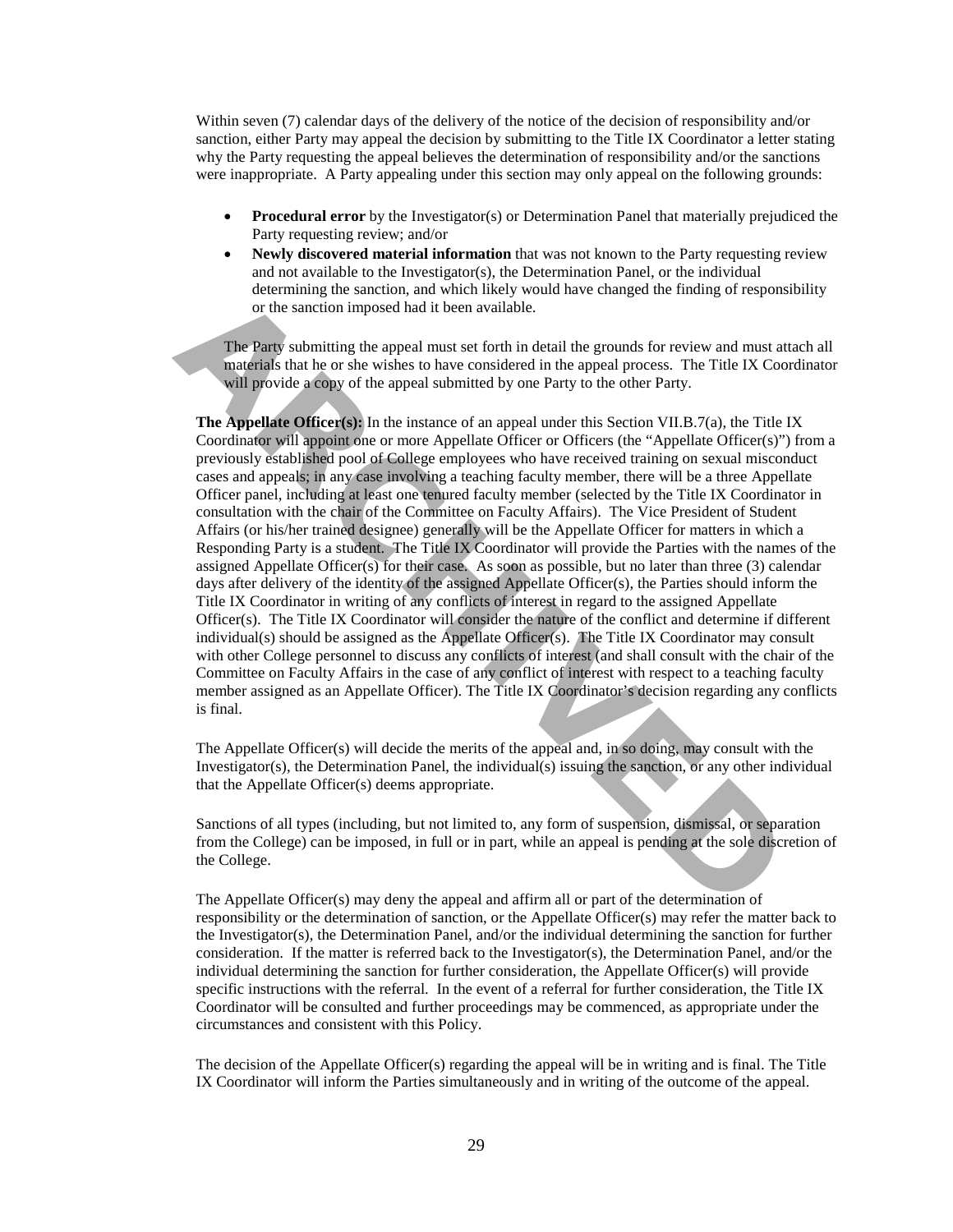#### **(b) Appeals with respect to a Responding Party who is a Teaching Faculty Member Involving a Recommended Sanction of Dismissal.**

Any appeal involving a determination in which a Responding Party is a Teaching Faculty Member with a recommended sanction of dismissal of the Teaching Faculty Member will be reviewed under the *Statutes of the Faculty* only.

### **8. Timeframe for Completion of Investigation and Disciplinary Process**

The College cannot promise the definitive timeframe of this process, but ordinarily will complete its investigation and disciplinary process, if any, within sixty (60) days of the delivery of the written notice of the investigation to the Parties. This time period does not include the time for any appeal. The U.S. Department of Education has made clear that the length of investigations may vary with the complexity and unique factors in each case. Examples of such factors include, without limitation, circumstances in which critical witnesses are unavailable or if law enforcement requests the College temporarily halt its investigation for a brief period of time. Accordingly, all timeframes set forth in this Policy may be altered by the Title IX Coordinator for good cause. The College's overarching goal is that all complaints be investigated in a prompt, fair, and impartial manner. ege cannot promise the definitive timeframe of this process, but ordinarily will complete<br>tion and disciplinary process, if any, within sixty (60) days of the delivery of the witten<br>testigation to the Parties. This time pe

# **9. Additional Matters**

- **(a) Duty of Honesty.** All Parties and witnesses are obligated to be completely honest during the course of the entire process set forth in this Policy. Any person who knowingly makes a false statement – either explicitly or by omission – in connection with any part of the process may be subject to separate College disciplinary action. A report made in good faith, however, is not considered false merely because the evidence does not ultimately support the allegation of violation of the policy.
- **(b) Duty of Cooperation.** All Parties and witnesses are obligated to cooperate with the Title IX Coordinator and any persons charged with implementing the Sexual Misconduct Policy and these procedures. Any person who knowingly interferes with the actions taken to implement the reporting, investigation, or resolution of matters under the Sexual Misconduct Policy may be subject to separate and/or additional College disciplinary action.
- **(c) Respect for Privacy.** The College values the privacy of individuals involved in the reporting, investigation, and/or resolution of matters subject to the Sexual Misconduct Policy. The U.S. Department of Education has provided guidance indicating that there are situations in which it may be necessary for an institution to override a request for privacy or confidentiality in order to meet its obligations under the law. In the event circumstances result in the College overriding a request for privacy or confidentiality to meet its obligations, the College will do so with the utmost sensitivity and respect for the circumstances and the individuals involved. See Section VI.A.1.
- **(d) Recording the Proceedings.** The Parties are not permitted to make video, audio, or other electronic, photographic, or digital recordings of any meetings or proceedings held under the Sexual Misconduct Policy or these procedures or the Investigative Report. The Title IX Coordinator may make exceptions to this prohibition in limited circumstances if he or she concludes, in his or her sole discretion, that a recording is warranted, and upon written request of the Party seeking the recording that explains the need for the recording.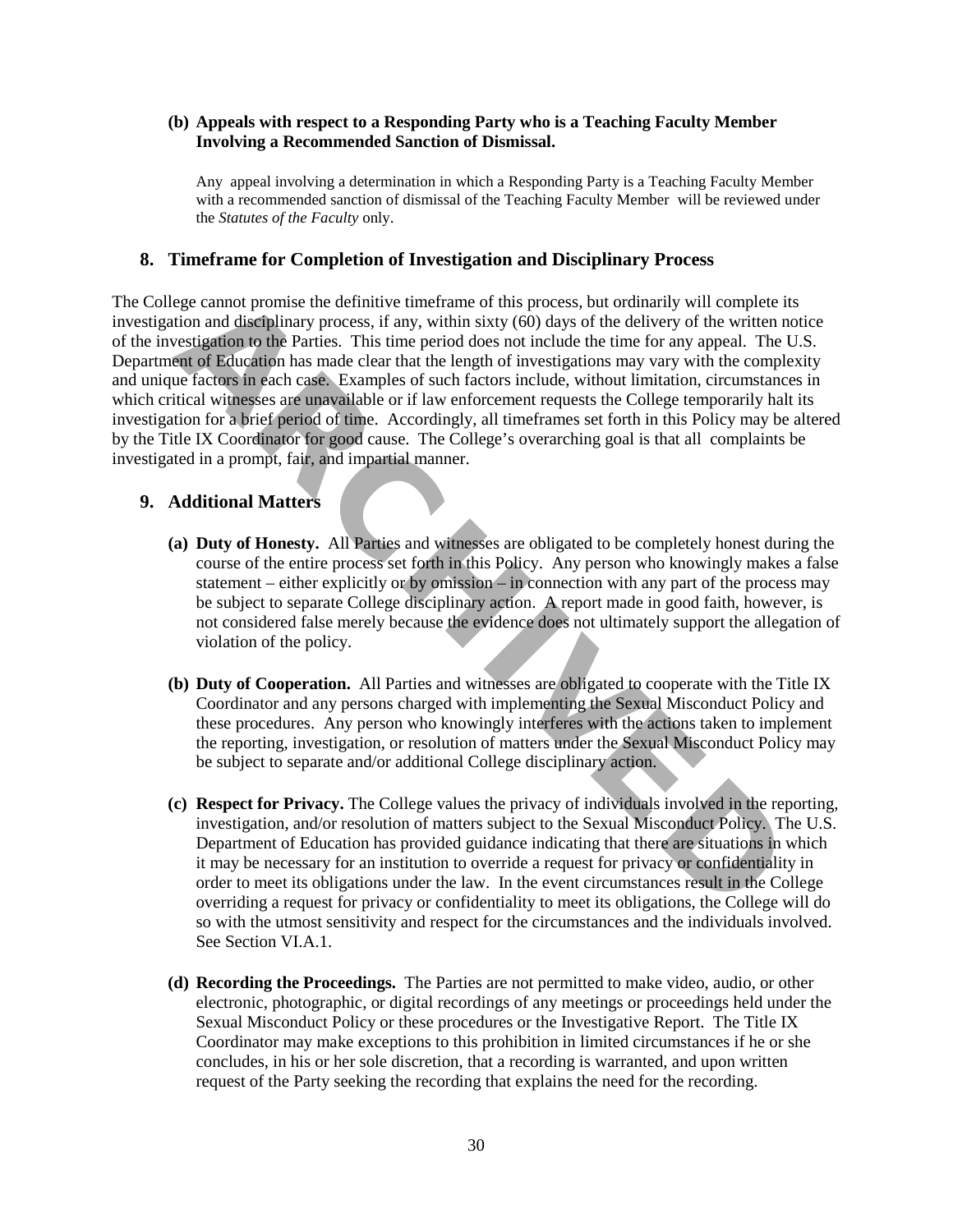- **(e) Follow-up with Reporting Party.** Where the Title IX Coordinator deems appropriate, he or she may contact the Reporting Party to provide an update on the process, the timing and extent of which will be determined by the Title IX Coordinator and depend upon the nature of the allegations and the situation.
- **(f) Prohibition against Retaliation.** The College will not tolerate retaliation in any form against any persons for their participation or involvement in the reporting, investigation, and/or resolution of matters reported or subject to the Sexual Misconduct Policy. The College will take appropriate steps to prevent and/or address retaliatory conduct immediately. The College includes retaliation in its definition of prohibited conduct under this Policy. See Section VII.A.
- **(g) Amnesty for Students Reporting Sexual Violence, Relationship Violence and Stalking.** The College encourages reporting under the Sexual Misconduct Policy and seeks to remove barriers to reporting. Students may be hesitant to report sexual violence, relationship violence or stalking out of a concern that they, or witnesses, might be charged with a violation of the College's drug and alcohol policies or Community Standards. While the College does not condone such behavior, the College places a priority on the need to address sexual violence, relationship violence and stalking. The College generally will not hold a student who in good faith reports or is a witness during an investigation of sexual violence, relationship violence and stalking under the Sexual Misconduct Policy accountable for disciplinary violations of the College's Community Standards that do not place the health and safety of any other person at risk or create a danger to the College community. The College retains the right to require students to attend counseling or drug/alcohol related courses even in circumstances in which disciplinary conduct will not be pursued under this part. immediately. The College includes retaliation in its definition of prohibited conduct this Policy. See Section VII.A.<br> **A Amnesty for Students Reporting Sexual Violence, Relationship Violence and<br>
A <b>Ameetiy** for Students
- **(h) Special Situations.** The College retains the right to determine, in its sole discretion, if it will address a report of conduct under the Sexual Misconduct Policy administratively and outside of the process described herein when the safety of the College community is at risk, if the material facts are undisputed, if there are extenuating circumstances involving either of the Parties, or if the Title IX Coordinator, in consultation with appropriate administrators, determines it is in the best interest of the College and/or the community to do so. Without limiting the foregoing, when an investigative report in a student matter indicates that there may be possible Student Code of Conduct violations in addition to an alleged violation of the Sexual Misconduct Policy, the Title IX Coordinator will consult with the Director of Student Conduct and Community Standards or designee, to determine appropriate Community Standards violations. In these situations the investigation and resolution procedure may follow the Sexual Misconduct Policy to determine whether violations of the Code of Conduct and Community Standards took place in addition to the alleged violation of the Sexual Misconduct Policy as determined by the Title IX Coordinator.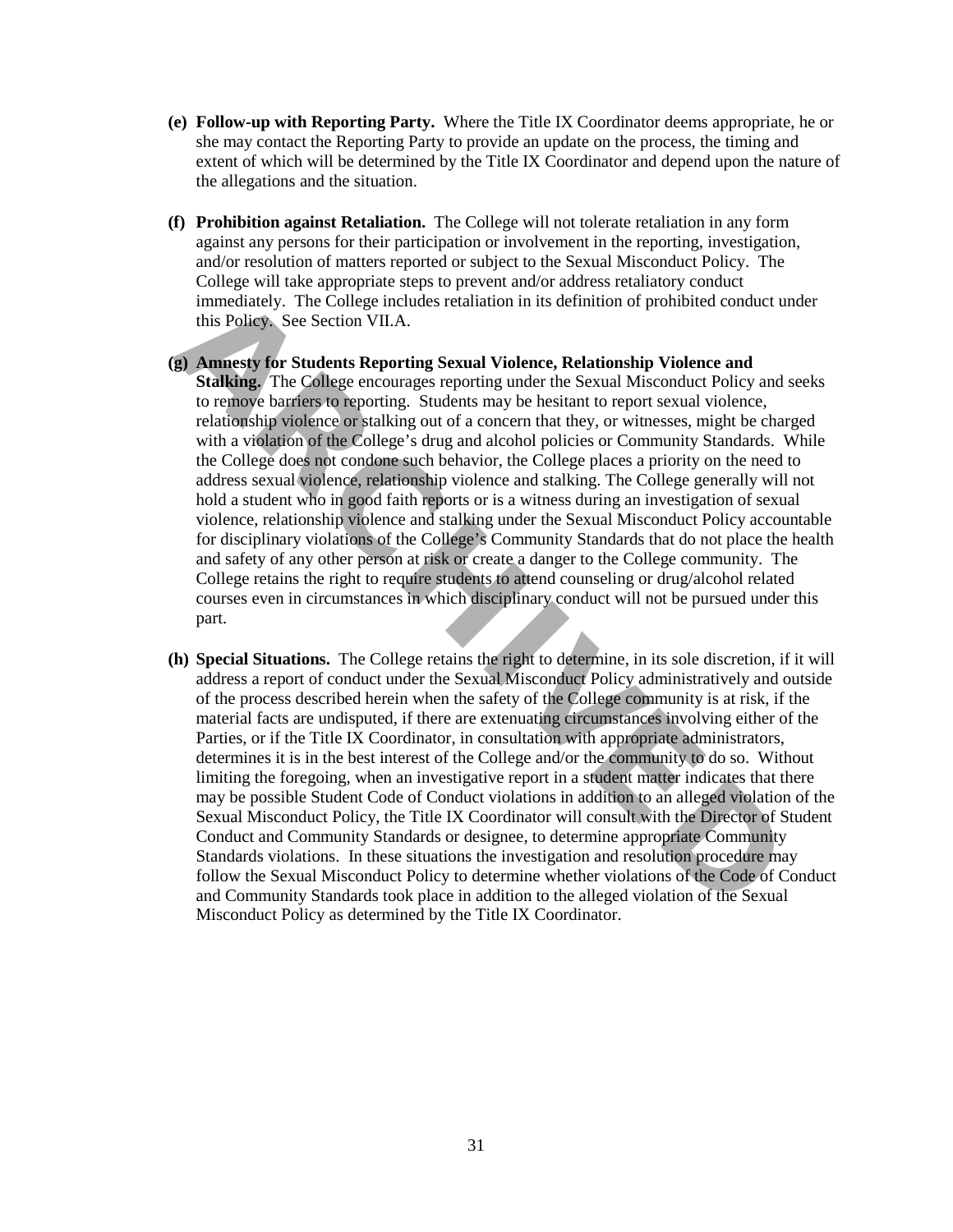# **C. State Law Definitions**

The following are excerpts compiled from the Massachusetts General Laws that describe how certain relevant behavior is defined in Massachusetts. These definitions are not identical to the definitions of conduct prohibited in the College's Sexual Misconduct Policy, but the College considered these definitions in developing its Policy.

# **Sexual Harassment**

 *(compiled from M.G.L. Ch. 151B)*

"Sexual harassment" means sexual advances, requests for sexual favors and verbal or physical conduct of a sexual nature when:

- Submission to or rejection of such advances, requests or conduct is made either explicitly or implicitly a term or condition of employment or enrollment or is used as a basis for employment or educational decisions, placement services or evaluation of academic achievement; or
- Such advances, requests or conduct have the purpose or effect of unreasonably interfering with an individual's work or educational performance by creating an intimidating, hostile, humiliating or sexually offensive work or educational environment.

# **Sexual Assault (Rape, Indecent Assault & Battery)**

 *(compiled from M.G.L. Ch. 265, § 13 & 22)*

Sexual assault is defined under Massachusetts law as rape or indecent assault and battery.

Rape is defined as occurring when a person has "sexual intercourse or unnatural sexual intercourse with a person, and compels such person to submit by force and against his will, or compels such person to submit by threat of bodily injury and if either such sexual intercourse or unnatural sexual intercourse results in or is committed with acts resulting in serious bodily injury, or is committed by a joint enterprise…" deal from M.G.L. Ch. 151B)<br>harassment<sup>9</sup> means sexual advances, requests for sexual favors and verbal or physical contains<br>a parameter when<br>submission to or rejection of such advances, requests or conduct is made either ex

Indecent assault and battery occurs when one person touches another person in an "indecent" way. Examples of indecent assault and battery include touching a person's buttocks, breasts, or genitals without consent. The Commonwealth must prove that the defendant touched the alleged victim without justification or excuse; and that the touching was "indecent;" and that the alleged victim did not consent.

An indecent act is one that is fundamentally offensive to contemporary standards of decency.

#### **Stalking**

 *(compiled from M.G.L. Ch. 265, § 43)*

The act of "willfully and maliciously engaging in a knowing pattern of conduct or series of acts over a period of time directed at a specific person which seriously alarms or annoys that person and would cause a reasonable person to suffer substantial emotional distress and makes a threat with the intent to place the person in imminent fear of death or bodily injury." Stalking includes, but is not limited to, acts or threats conducted by mail or by use of a telephonic or electronic communication device. Communications include, but are not limited to, electronic mail, internet communications, instant messages or facsimile communications.